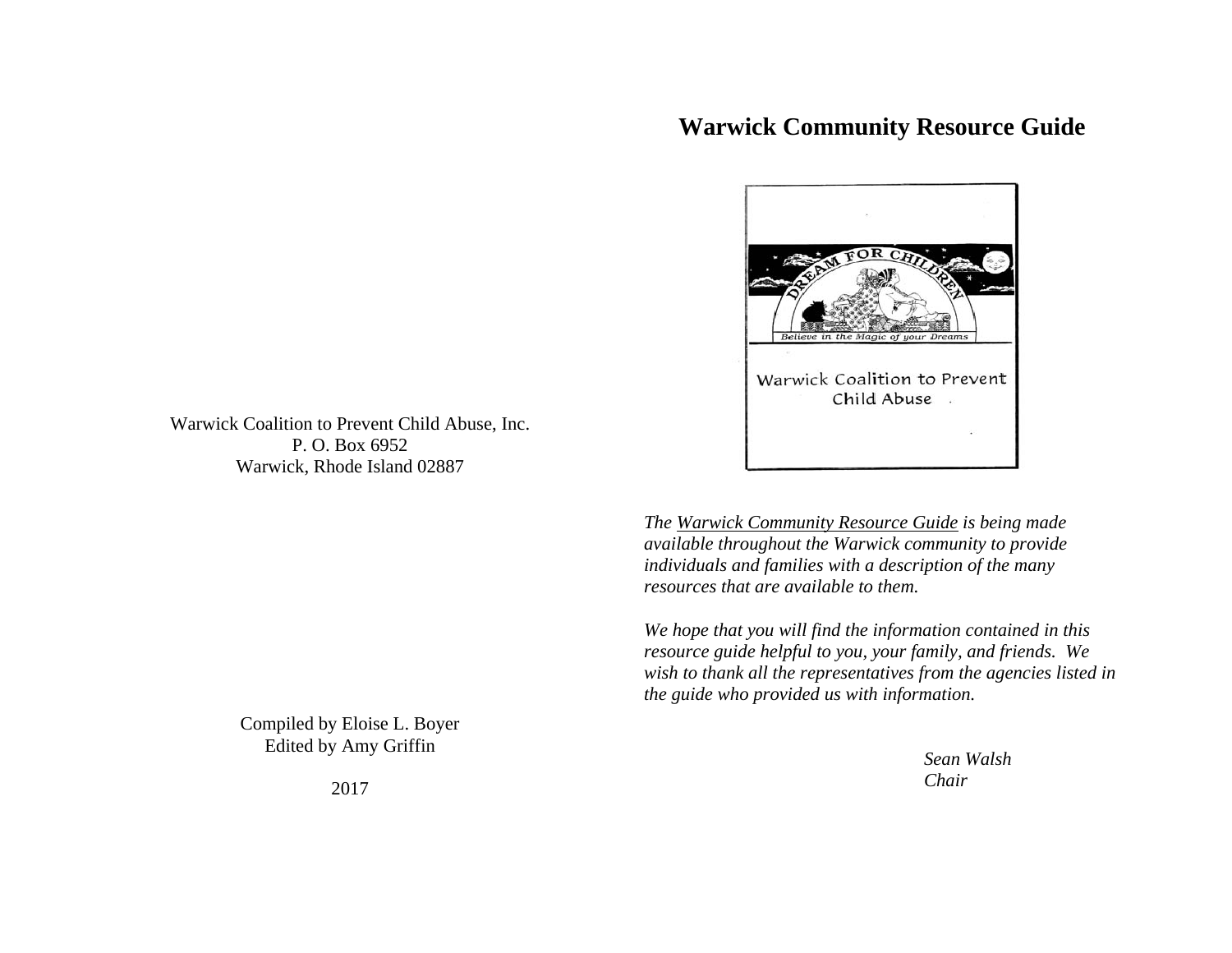## **Quick Reference Guide**

|                 | Need                       | Agency                                                                                                                                                                                                                    |
|-----------------|----------------------------|---------------------------------------------------------------------------------------------------------------------------------------------------------------------------------------------------------------------------|
|                 | <b>Adult Education</b>     | J.O.N.A.H. Community Center<br><b>Westbay Community Action</b>                                                                                                                                                            |
| )]<br><b>of</b> | <b>Animal Abuse</b>        | <b>Warwick Police Department</b><br>$(401 - 468 - 4377)$                                                                                                                                                                  |
| the             | <b>Child Abuse/Neglect</b> | <b>DCYF</b><br>$(1-800-RICHILD)$<br>Rhode Island Office of the Child<br>Advocate                                                                                                                                          |
|                 | <b>Clothing</b>            | <b>Westbay Community Action</b>                                                                                                                                                                                           |
|                 | <b>Counseling Services</b> | <b>DCYF</b><br>Elizabeth Buffam Chace Center<br>House of Hope CDC<br>Human Services/Community<br><b>Wellness Nurse</b><br>netWORKri<br>The Kent Center<br><b>Tides Family Services</b><br>Perspectives Counseling Centers |
| time            | <b>Daycare</b>             | Boys & Girls Club of Warwick<br>CHILD, Inc.<br>Crayons Early Care & Education<br>Center, Inc.<br>Westbay Children's Center<br><b>YMCA</b> - Kent County                                                                   |

**The Coalition thanks the Warwick School Department and Dianne Silvia, Manager Information Systems, for uploading the**  information contained in this guide onto **school department website,** 

**www.warwickschools.org.** 

The information contained in this guide was current at the of publication.

-i-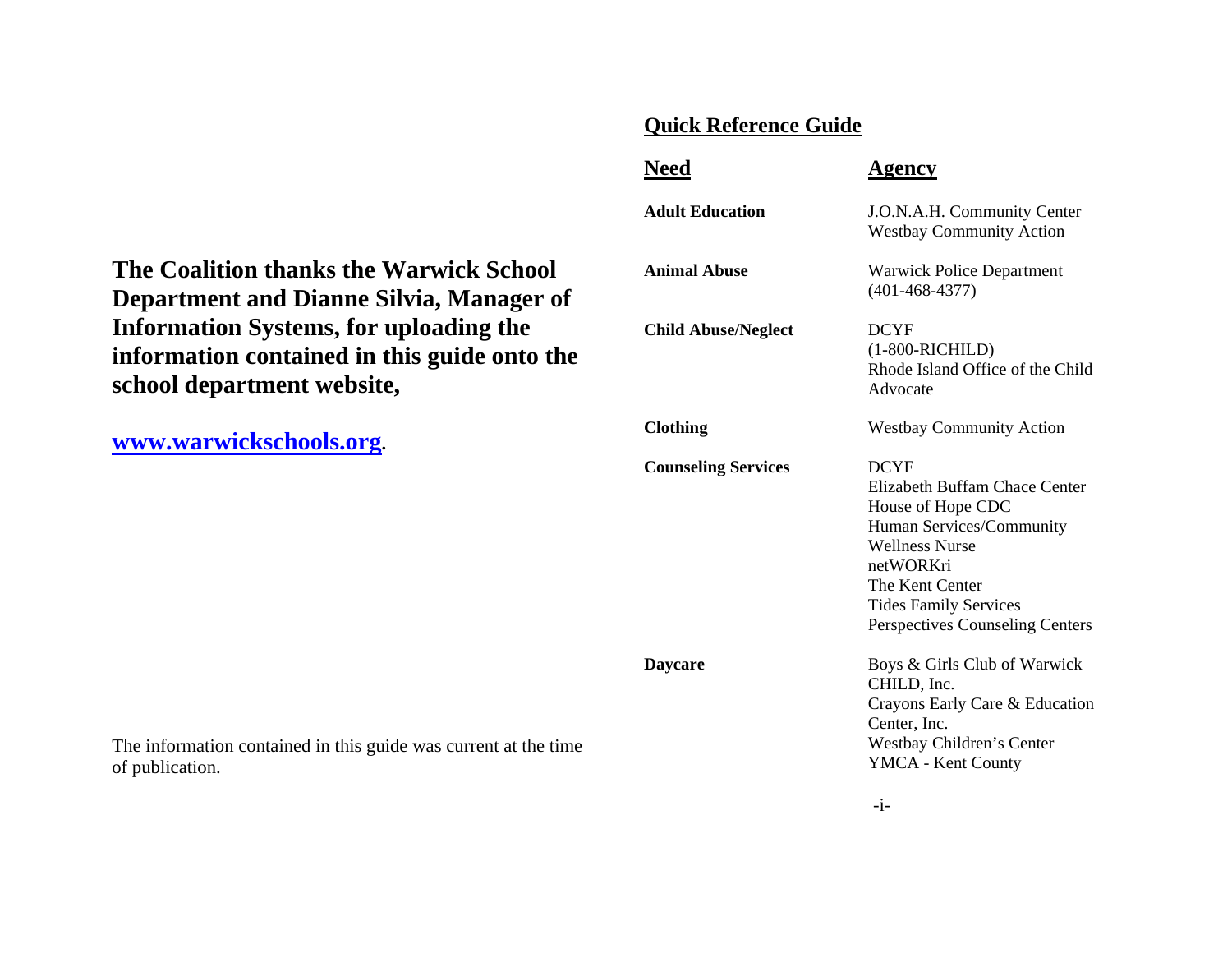| <b>Need</b>                                   | Agency                                                                                                                                                                                             | <b>Need</b>                                    | Agency                                                                                                                                                                                                                                                                           |
|-----------------------------------------------|----------------------------------------------------------------------------------------------------------------------------------------------------------------------------------------------------|------------------------------------------------|----------------------------------------------------------------------------------------------------------------------------------------------------------------------------------------------------------------------------------------------------------------------------------|
| <b>Domestic Violence</b><br><b>Prevention</b> | Rhode Island Coalition Against<br><b>Domestic Violence</b><br>$(1-800-494-8100)$                                                                                                                   | <b>Homeless/Housing</b>                        | Crossroads Rhode Island<br><b>EBC</b> Center<br>House of Hope CDC<br><b>Warwick CARES Program</b>                                                                                                                                                                                |
| <b>Employment</b><br><b>Services</b>          | netWORKri<br><b>Westbay Community Action</b>                                                                                                                                                       | <b>Information Help</b><br>Line                | United Way of RI - 2-1-1                                                                                                                                                                                                                                                         |
| <b>Financial</b><br><b>Assistance</b>         | Social Security Administration<br>Warwick Home Improvement Loan Program<br>Warwick Human Services and Family<br>Support                                                                            | <b>Legal Assistance</b>                        | Rhode Island Center for Law and Public<br>Policy<br><b>RI</b> Legal Services                                                                                                                                                                                                     |
| Food                                          | <b>RI Community Food Bank</b><br><b>Warwick Family Center</b><br><b>Westbay Community Action</b>                                                                                                   | <b>Parent Support/</b><br><b>Advocacy</b>      | <b>RI Parent Information Network</b><br>Parent Support Network of RI<br>Tri-Town Community Action Agency -<br>Family Care Community Partnership                                                                                                                                  |
| <b>Furniture</b>                              | Rhode Island Donation Exchange<br><b>Westbay Community Action</b>                                                                                                                                  |                                                | The Kent Center<br><b>Warwick Parents as Teachers</b><br><b>Warwick Special Education Advisory</b>                                                                                                                                                                               |
| <b>Health Services</b>                        | Crossroads Rhode Island<br><b>DCYF</b><br>Human Services/Community Wellness                                                                                                                        |                                                | Committee<br><b>Westbay Community Action</b>                                                                                                                                                                                                                                     |
|                                               | <b>Nurse</b><br>The Kent Hospital<br><b>Thundermist Health Center</b><br>VNA of Care New England<br><b>Warwick Family Center</b><br><b>Westbay Community Action</b><br><b>Wilcox Health Center</b> | <b>Parent Support/</b><br><b>Special Needs</b> | <b>Cedar Family Centers</b><br>CHILD, Inc<br>Drum Rock Early Childhood Center<br><b>Eleanor Briggs School</b><br>Ocean State Center for Independent Living<br>Perspectives Youth & Family Services<br><b>RI Parent Information Network</b><br>Tri-Town Community Action Agency - |
| <b>Home Health Care</b>                       | Perspectives Youth & Family Services<br>VNA of Care New England                                                                                                                                    |                                                | Family Care Community Partnership<br>Trudeau Early Intervention                                                                                                                                                                                                                  |
|                                               | $-11-$                                                                                                                                                                                             |                                                | $-111-$                                                                                                                                                                                                                                                                          |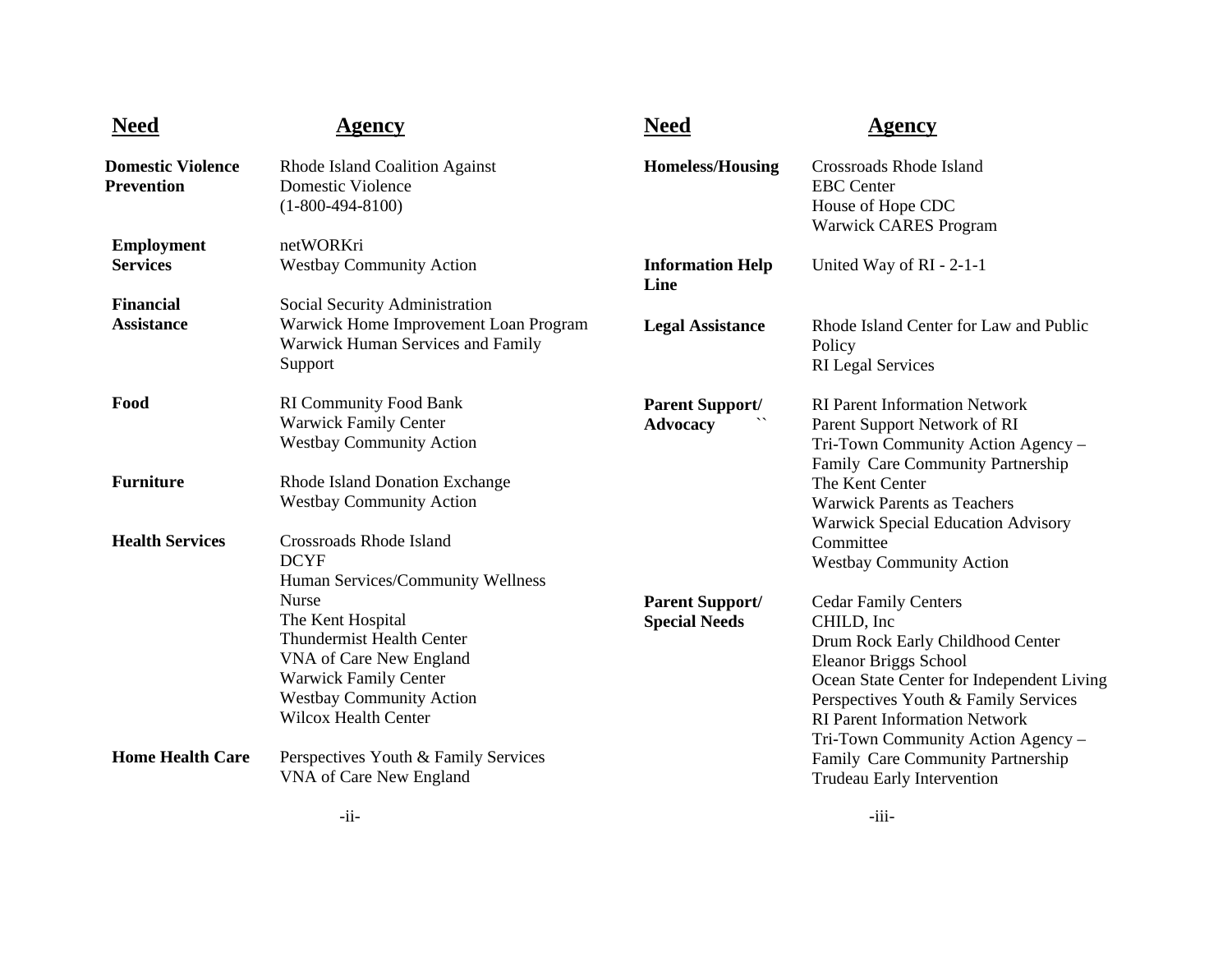| <b>Need</b>                          | <b>Agency</b>                                                                                                                                                                                                                                       | <b>Need</b>                                                    | Agency                                                                                                                                                                                                                             |
|--------------------------------------|-----------------------------------------------------------------------------------------------------------------------------------------------------------------------------------------------------------------------------------------------------|----------------------------------------------------------------|------------------------------------------------------------------------------------------------------------------------------------------------------------------------------------------------------------------------------------|
| <b>Parent Support/</b>               | Warwick Special Education Advisory                                                                                                                                                                                                                  | <b>Substance Abuse</b>                                         | The Kent Center                                                                                                                                                                                                                    |
| (continued)                          | Committee<br>Westbay Children's Center<br>YMCA - Kent County                                                                                                                                                                                        | <b>Summer Programs</b>                                         | Boys & Girls Clubs<br><b>Community Services Division/School Officers</b><br>YMCA - Kent County                                                                                                                                     |
| <b>Preschool</b>                     | CHILD, Inc.<br>Crayons Early Care & Education<br>Center, Inc.                                                                                                                                                                                       | <b>Transportation</b>                                          | <b>RIde Paratransit Service</b><br><b>Transwick Senior Transportation</b>                                                                                                                                                          |
|                                      | Drum Rock Early Childhood Center<br>Westbay Children's Center<br>Y's Owl Nursery                                                                                                                                                                    | <b>Utility Assistance</b>                                      | <b>Warwick Family Center</b><br>Warwick Human Services and Family Support<br><b>Westbay Community Action</b>                                                                                                                       |
| <b>Preschool</b><br><b>Screening</b> | Volunteers of Warwick Schools (VOWS)                                                                                                                                                                                                                | <b>Volunteer</b><br><b>Opportunities</b>                       | <b>VOWS</b> (Volunteers of Warwick Schools)                                                                                                                                                                                        |
| <b>Recreation</b>                    | Warwick Parks & Recreation<br>YMCA - Kent County                                                                                                                                                                                                    | <b>Warwick Police</b><br><b>Department</b>                     | <b>Community Services Division</b>                                                                                                                                                                                                 |
| <b>Senior Services</b>               | Human Services/Community Wellness<br>Nurse<br>Pilgrim Senior Center<br>Rhode Island Division of Elderly Affairs<br><b>RIde Paratransit Service</b><br><b>Transwick Senior Transportation</b><br><b>Warwick Human Services and Family</b><br>Support | <b>Warwick Public</b><br><b>Schools Programs</b><br>& Services | Drum Rock Early Childhood Center<br><b>Special Services</b><br><b>VOWS</b> (Volunteers of Warwick Schools)<br><b>Warwick CARES</b><br><b>Warwick Parents as Teachers</b><br><b>Warwick Special Education Advisory</b><br>Committee |
| <b>Social Services</b>               | <b>Westbay Community Action</b><br><b>DCYF</b><br>Tri-Town Community Action Agency -<br>Family Care Community Partnership<br><b>Westbay Community Action</b>                                                                                        | <b>Youth &amp; Family</b><br><b>Services</b>                   | Department of Youth Services<br>Perspectives Youth & Family Services<br><b>Tides Family Services</b><br>Warwick Human Services and Family Support<br>Warwick Mentor Program                                                        |
|                                      | $\mathbf{1}$                                                                                                                                                                                                                                        |                                                                | $-V-$                                                                                                                                                                                                                              |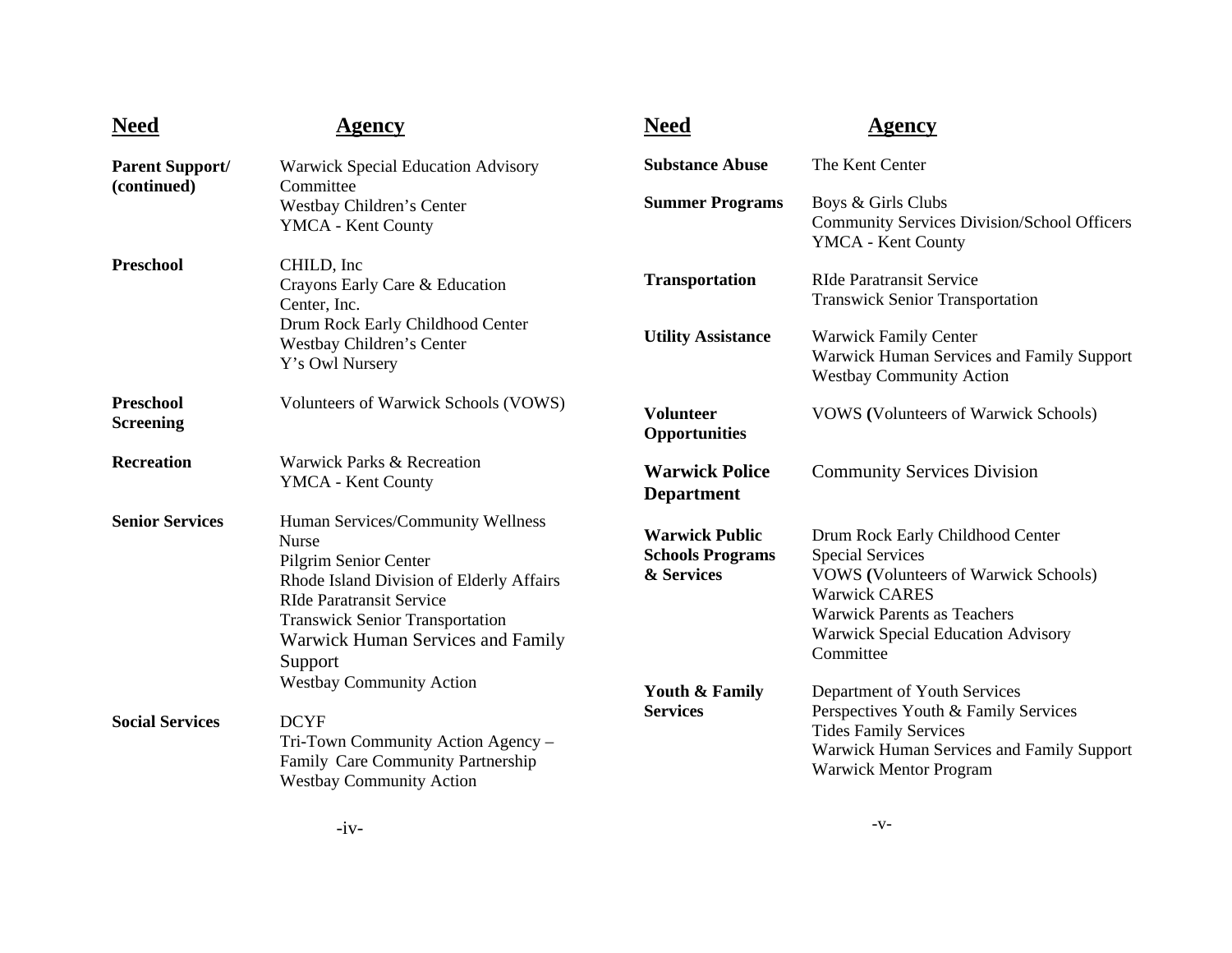**Animal Abuse** 

Contact: Warwick Police Department 401-468-4377

#### **Boys & Girls Clubs of Warwick - Norwood**

**Child Care Program**  Norwood Branch 42 Frederick Street Warwick, RI 02888 401-467-4385 www.wbgclubs.org Hours of Operation: Monday – Friday Before School Care: Opens at 6:30 AM After School Care: School Dismissal – 6:00 PM Contact: Nicole Spirito

The before and after school care fee-based program serves children in grades  $K - 6$ . Transportation is provided to and from most Warwick elementary schools.

#### **Open Door Program (Children in Grades 1-12)**

Norwood Branch 42 Frederick Street Warwick, RI 02888 401-467-4385 www.wbgclubs.org Hours of Operation: September-June, 2:00 PM – 6:00 PM Contact: Nicole Spirito

After school programs: Homework help, sports and recreation, art, teen programming, & game room.

#### **Boys & Girls Clubs of Warwick - Norwood**

**Child Care/Vacation Camp**  Norwood Branch 42 Frederick Street Warwick, RI 02888 401-467-4385 www.wbgclubs.org Hours of Operation: Monday – Friday, 7:00 AM – 6:00 PM Contact: Nicole Spirito

Full-day child care is available for children ages 5 – 13 during school holidays and vacations. Fun activities and field trips are planned.

#### **Boys & Girls Clubs of Warwick**

**Summer Camp**  116 Long Street 42 Frederick Street Warwick, RI 02889 Warwick, RI 02888 401-467-4385 www.wbgclubs.org

c/o Masonic Family Center Norwood Branch – Office

Hours of Operation: Monday – Friday, 7:00 AM – 6:00 PM Contact: Nicole Spirito

This co-ed camp program serves children ages  $3 - 13$ . Activities include swimming, crafts, sports and environmental education.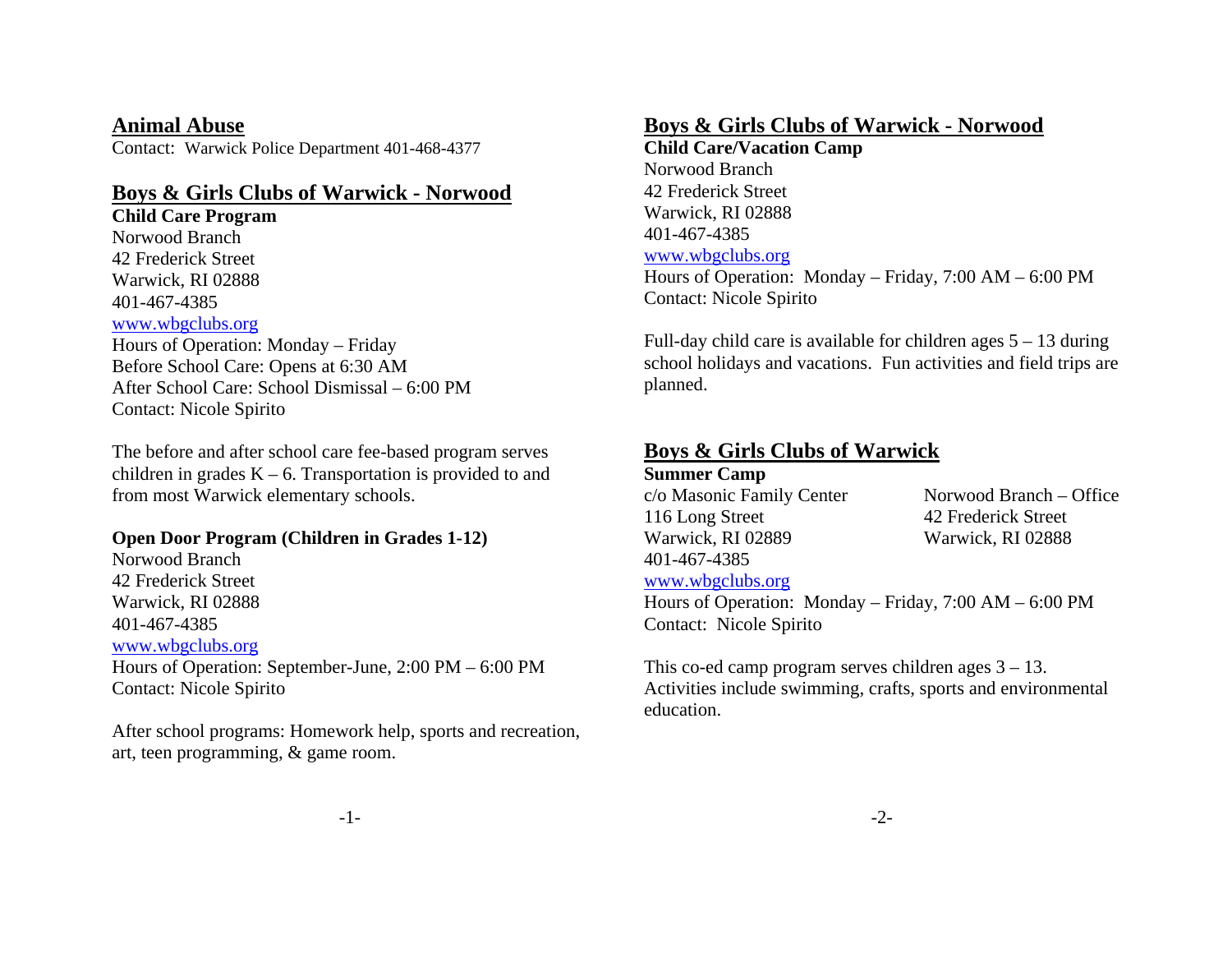#### **Boys & Girls Clubs of Warwick – Oakland Beach**

#### **After School Drop In Program (Children in Grades 1-12)**

Oakland Beach Branch (Mailing) 340 Oakland Beach Avenue 42 Frederick Street Warwick, RI 02889 Warwick, RI 02888 401-467-4385

#### www.wbgclubs.org

Hours of Operation: Monday – Friday, 2:00 PM – 6:00 PM Contact: Monique Rossi

Activities include games, homework assistance, drug prevention, sports, recreation, arts, and environmental education.

# **Boys & Girls Clubs of Warwick**

#### **Youth Sports Program**

Oakland Beach Branch Norwood Branch 340 Oakland Beach Avenue 42 Frederick Street Warwick, RI 02889 Warwick, RI 02888 401-467-4385

#### www.wbgclubs.org Hours of Operation: Varies

The youth sports program offers non-competitive, skill building sports leagues for youths ages  $5 - 18$ .

## **Cedar Family Centers**

About Families Cedar 203 Concord Street, Suite 335 Pawtucket, RI 02860 401-365-6855 Contact Person: Patricia Spillane

Empowered Families Cedar 1471 Elmwood Avenue Cranston, RI 02910 401-383-3669

RI Parent Information Network Cedar 1210 Pontiac Avenue Cranston, RI 02920 401-270-0101

The Solutions Cedar Family Center 55 Hope Street Providence, RI 02906 401-331-1350

Three Cedar, A Family Center Children's Neurodevelopment Center, Suite 2B Hasbro Children's Hospital 335R Prairie Avenue Providence, RI 02905 401-444-7703

Cedar teams children with special health care needs and their families with experienced, licensed clinical staff with the goal of creating and implementing comprehensive plans of care that address the needs of the child and the family as a whole.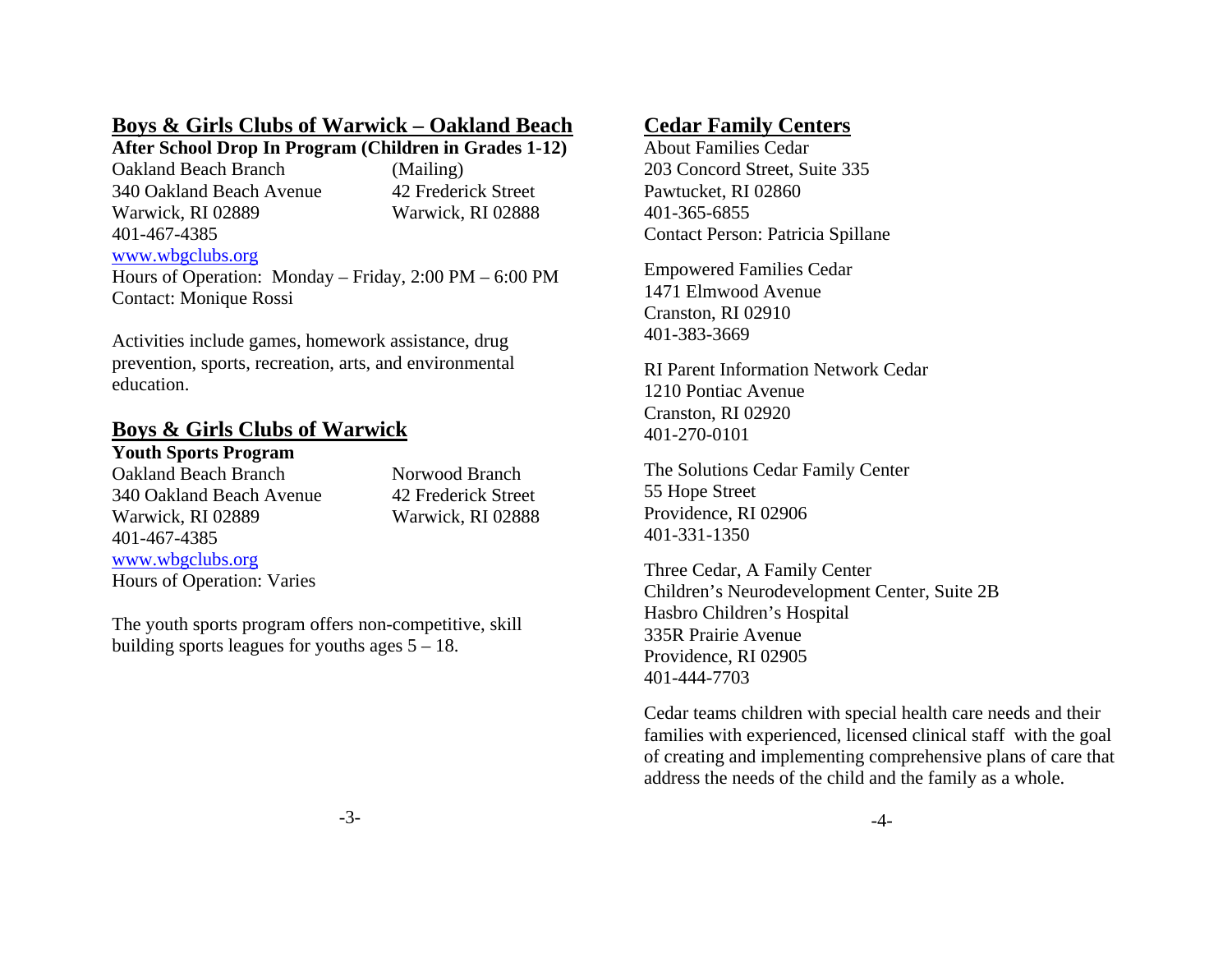

**Child Abuse & Neglect**  To report child abuse/neglect: 1-800-RICHILD

#### **Child Inc.**

160 Draper Avenue 849 Centerville Road Warwick, RI 02889 Warwick, RI 02886 401732-5200 401-823-3777 Contact: Vickie Turnquist Contact: Fatima Santos www.childincri.org Hours of Operation: Monday – Friday, 6:30 AM – 6:00 PM

CHILD Inc. provides Head Start, Early Head Start, and daycare services (both home-based and center-based programs). CHILD Inc. is a Kids' Connect provider offering mental health services to young children and their families.



## **Community Services Division**

Warwick Police Department 99 Veterans Memorial Drive Warwick, RI 02886 District One Office: 759 West Shore Road, 401-468-4373 District Two Office: Oakland Beach Boys & Girls Club, 340 Oakland Beach Ave., 401-468-4375 District Three Office: Pontiac Village Train Station, 401-468-4371 General Information: 401-468-4325 Contact: Captain Brad Connor, 401-468-4344

The Warwick Police Department's Community Services Division (CSD) includes community policing, traffic and homeland security. The primary mission of the CSD is fighting neighborhood crime and addressing quality of life issues. Community policing allows the police and the community residents to work closely together in new ways to solve the problems of crime, fear of crime, physical and social disorder, and neighborhood decay.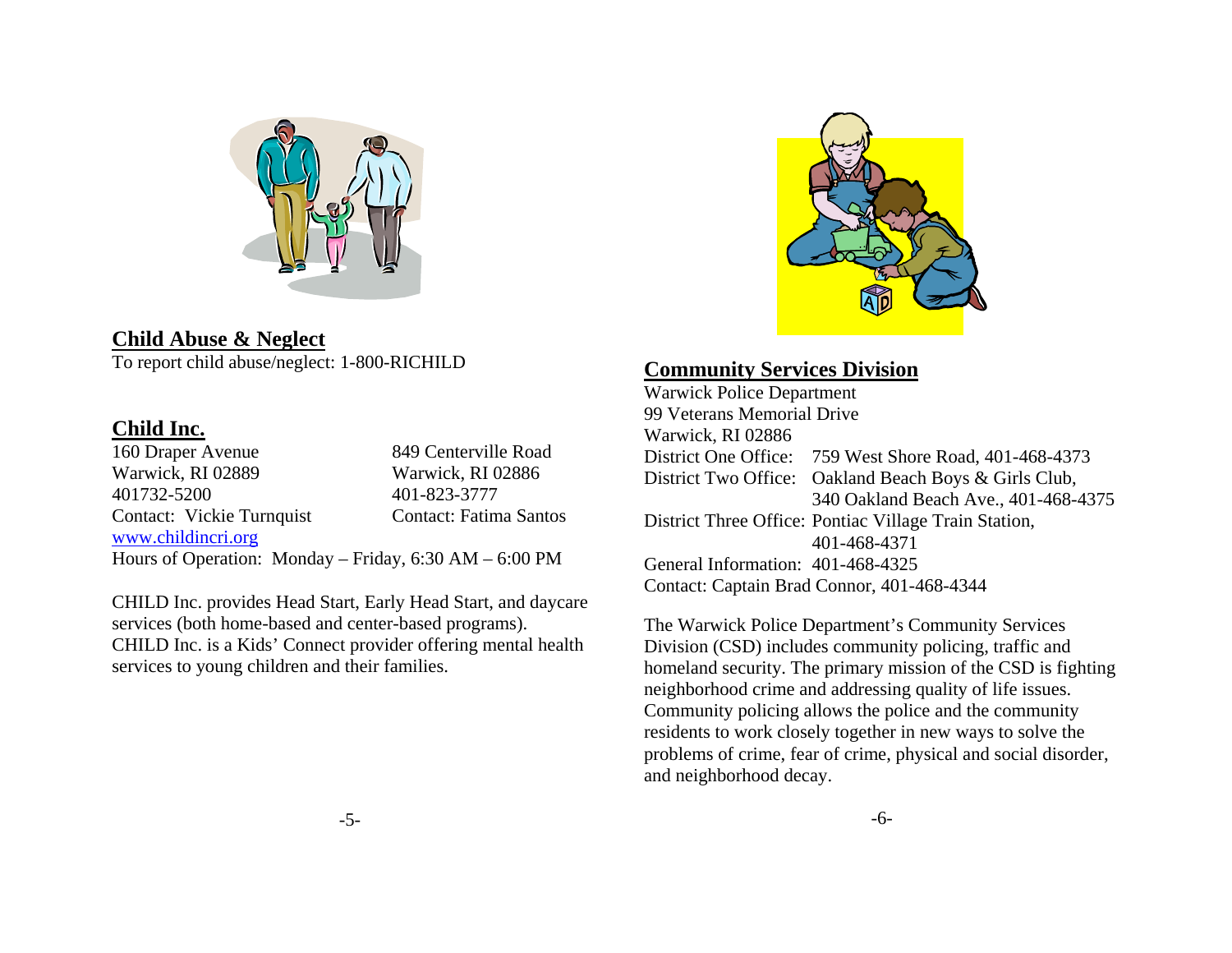

## **Community Services Division/School Officers**

Warwick Youth Leadership Camp Warwick Police Department 99 Veterans Memorial Drive Warwick, RI 02886 401-468-4200 Hours of Operation: 6:30 AM – 3:00 PM www.warwickpd.org Contact: Officer Amerantes

Warwick Police, in conjunction with the City of Warwick/Warwick Youth Advisory and Prevention Task Force, offer a Leadership Camp for 2 weeks in July and 1 week in August. The camp is open to Warwick youth ages  $11 - 14$ . This day camp teaches leadership and confidence building, with a segment on substance abuse. The camp features a high ropes and low ropes course.

## **Crayons Early Care & Education Center, Inc.**

3445 Post Road Warwick, RI 02886 401-738-7081 Hours of Operation: Monday – Friday, 7:30 AM – 5:30 PM www.crayonseducation.com Contact: Liz Kyle

Providing services to approximately 100 families annually, Crayons' fully inclusive programs include child care (6 weeks – 36 months), preschool (3-5 years), and therapeutic services provided by a collaborative group of educators and clinicians.

#### **Crossroads Rhode Island**

160 Broad Street Providence, RI 02903 401-521-2255 www.crossroadsri.org

Crossroads Rhode Island is the largest homeless services organization in Rhode Island. They are much more than a place to sleep. In addition to shelter and basic needs, they offer hundreds of affordable housing units for families and individuals, comprehensive case management, education and employment services, and 24-hour/7 day a week emergency services.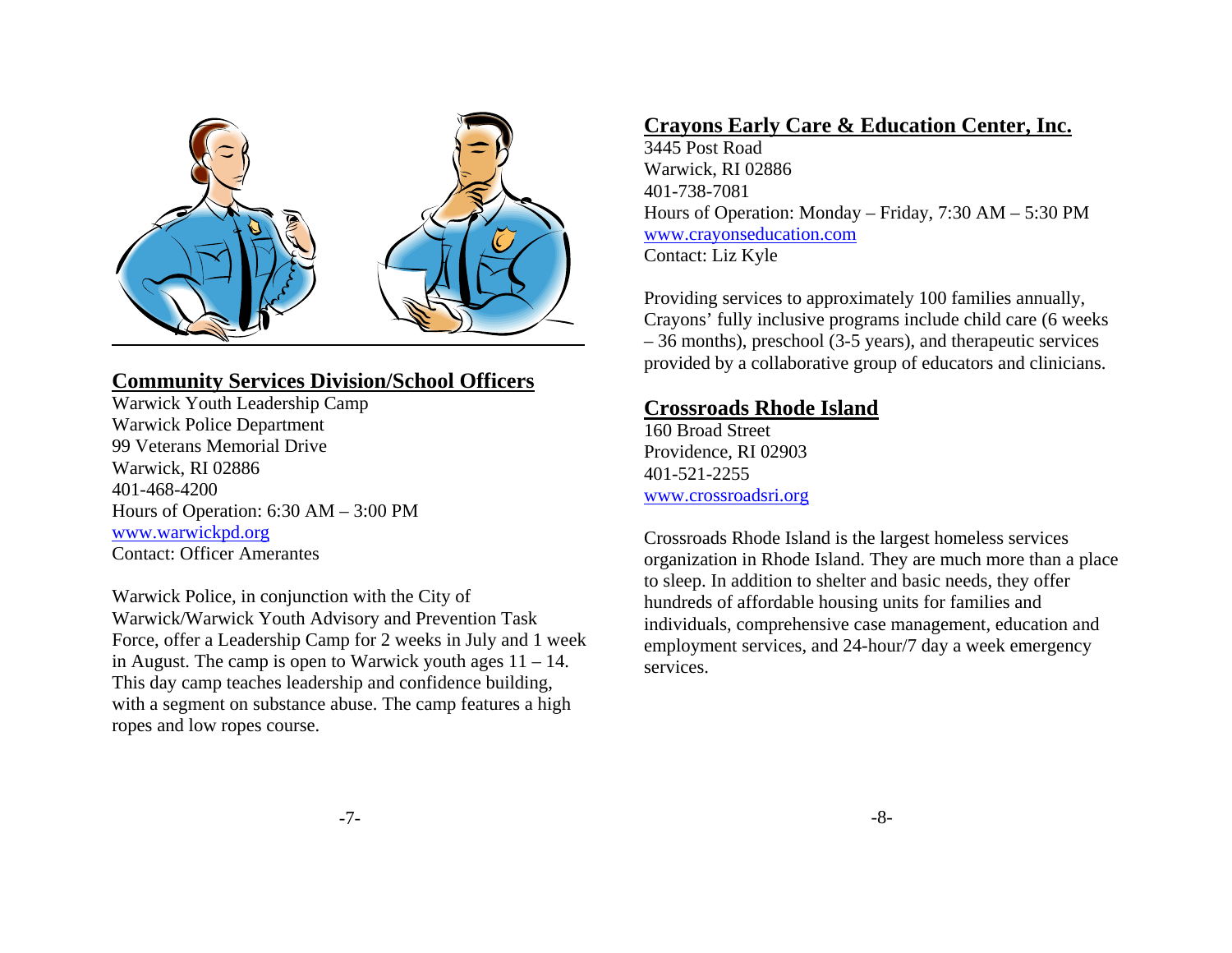

# **Department of Children, Youth, and Families**

4808 Tower Hill Road Wakefield, RI 02879 401-792-5000 To report child abuse/neglect: 1-800-RICHILD Hours of Operation: Monday – Friday, 8:30 AM – 4:00 PM www.dcyf.state.ri.us

The Department of Children, Youth and Families provides a variety of services including: case management, foster care, group care placement, service referral, RIte Care/Medicaid, family preservation, juvenile corrections, children's behavioral health services, child welfare services and subsidized adoptions.



## **Department of Youth Services**

City of Warwick Department of Youth Services 190 Range Road Warwick, RI 02889 Mailing Address: 3275 Post Road Warwick RI, 02886 401-468-4108 Hours of Operation: Monday – Friday, 8:30 AM – 4:30 PM www.warwickri.gov/human-services-buttonwoods-communitycenterContact: Patricia St. Amant

The City of Warwick's Department of Youth Services provides case management and intervention along with referral information to families involved with the Warwick Truancy Court and other agencies in the city.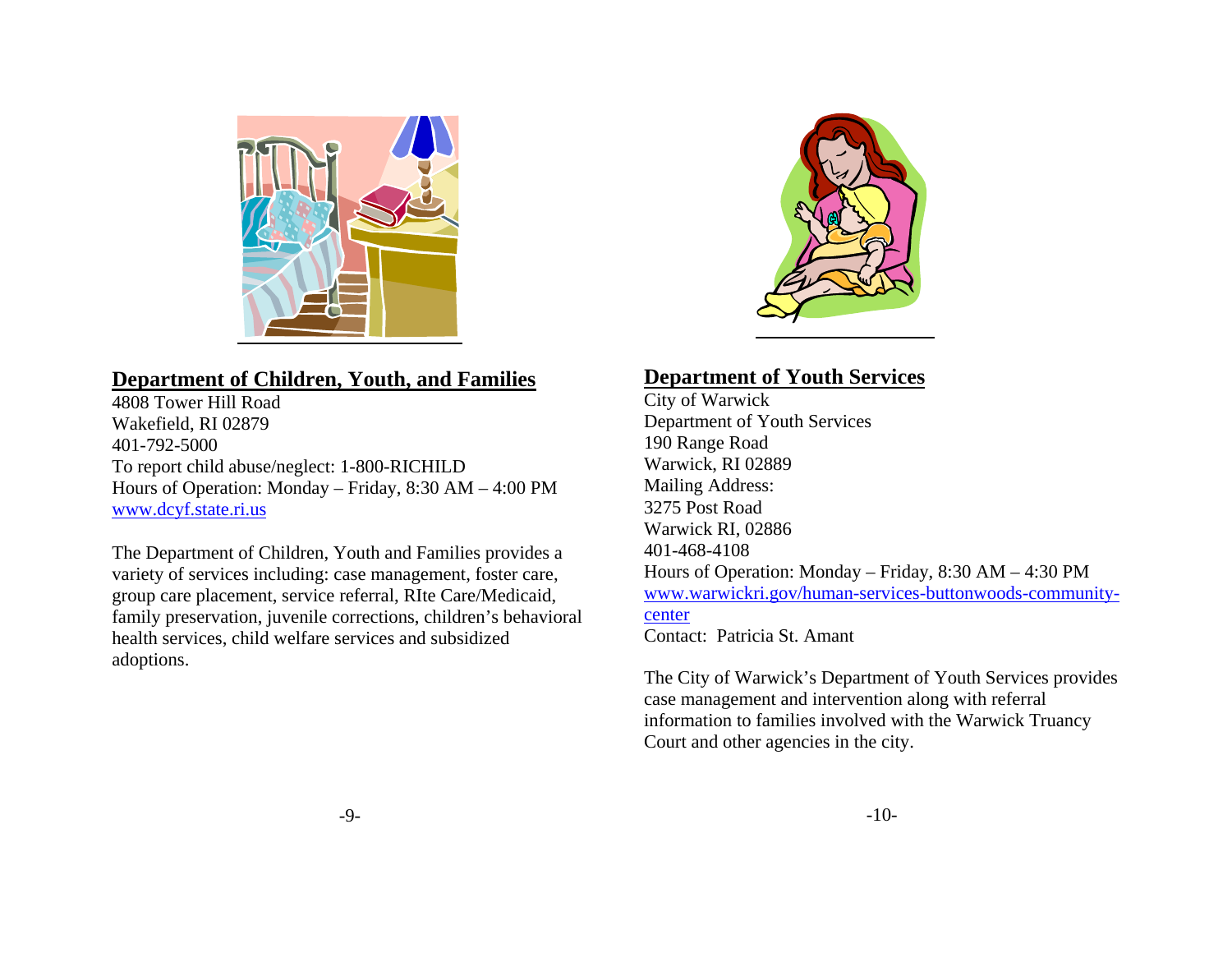

## **The Eleanor Briggs School**

The Kent Center for Human and Organizational Development 116 Long Street Warwick, RI 02886 401-732-1540 Hours of Operation: Monday – Friday, 7:30 AM – 3:00 PM www.thekentcenter.org/briggs-school.htm Contact: Michael Foley

The Eleanor Briggs School provides year round intensive clinical and educational services to students in grades  $K - 12$ who face emotional or behavioral health challenges. Its goal is to assist students to transition back to their public schools.



## **Elizabeth Buffum Chace Center**

PO Box 9476 Warwick, RI 02889 (the shelter location is confidential) 401-738-1700: 24-hour information and referral crisis hotline 1-800-494-8100: 24-hour statewide crisis hotline www.ebccenter.org info@ebccenter.org

#### **Community Center**

821 West Shore Road Warwick, RI 02889 401-738-9700 Hours of Operation: Monday – Friday, 9:00 AM – 5:00 PM Contact: Donna Coleman

The Elizabeth Buffum Chace Center provides an emergency confidential 24-hour hotline, emergency shelter, counseling, support groups, court advocacy and educational groups for domestic violence victims. The Center also provides specialized services for senior citizens, school programs, community awareness and professional trainings.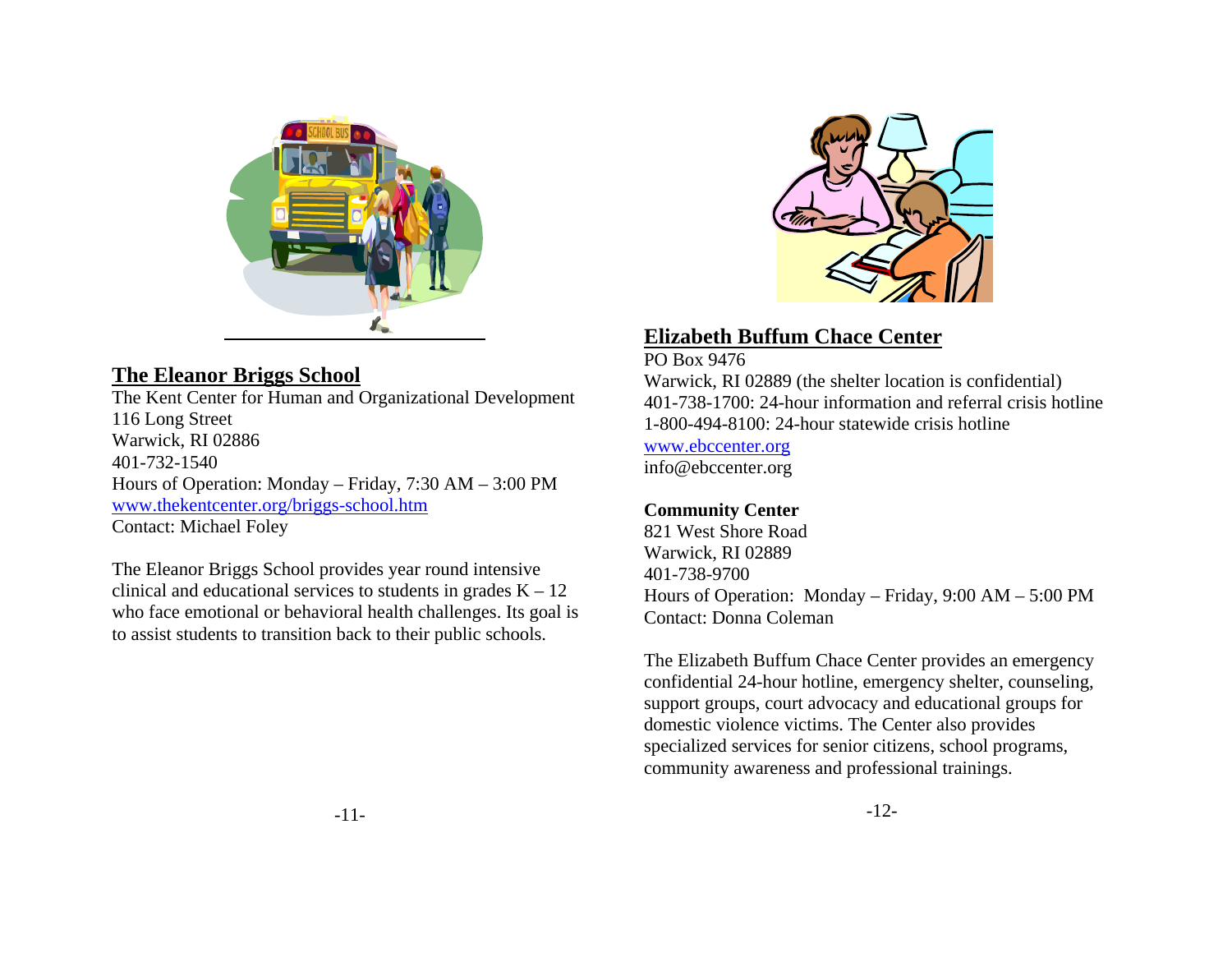

#### **House of Hope Community Development Corporation**

3188 Post Road Warwick, RI 02886 401-463-3324 www.thehouseofhopecdc.org info@thehouseofhopecdc.org Hours of Operation: Monday – Friday, 9:00 AM – 5:00 PM

House of Hope Community Development Corporation provides temporary and permanent housing and other critical, lifesaving supports for those in need. The agency provides myriad social services to individuals and families – including life skills training, employment training, basic needs financial assistance, and mental health counseling.



#### **Human Services/Community Wellness Nurse**

City of Warwick Department of Human Services 190 Range Road Warwick, RI 02889 Mailing Address: 3275 Post Road Warwick RI, 02886 401-468-4103 or 401-468-4077 Hours of Operation: Call for an appointment Monday – Friday, 8:30 AM – 4:30 PM patricia.seltzer@warwickri.com Contact Person: Pat Seltzer, RN, BS, CDOE

The Wellness Nurse provides: health risk assessments; routine screenings of blood pressure, blood glucose, BMI; diabetes education and support group; tobacco treatment and support; American Heart Association CPR instruction; Safe Sitter® instruction; and Therapeutic Lifestyle Counseling (TLC).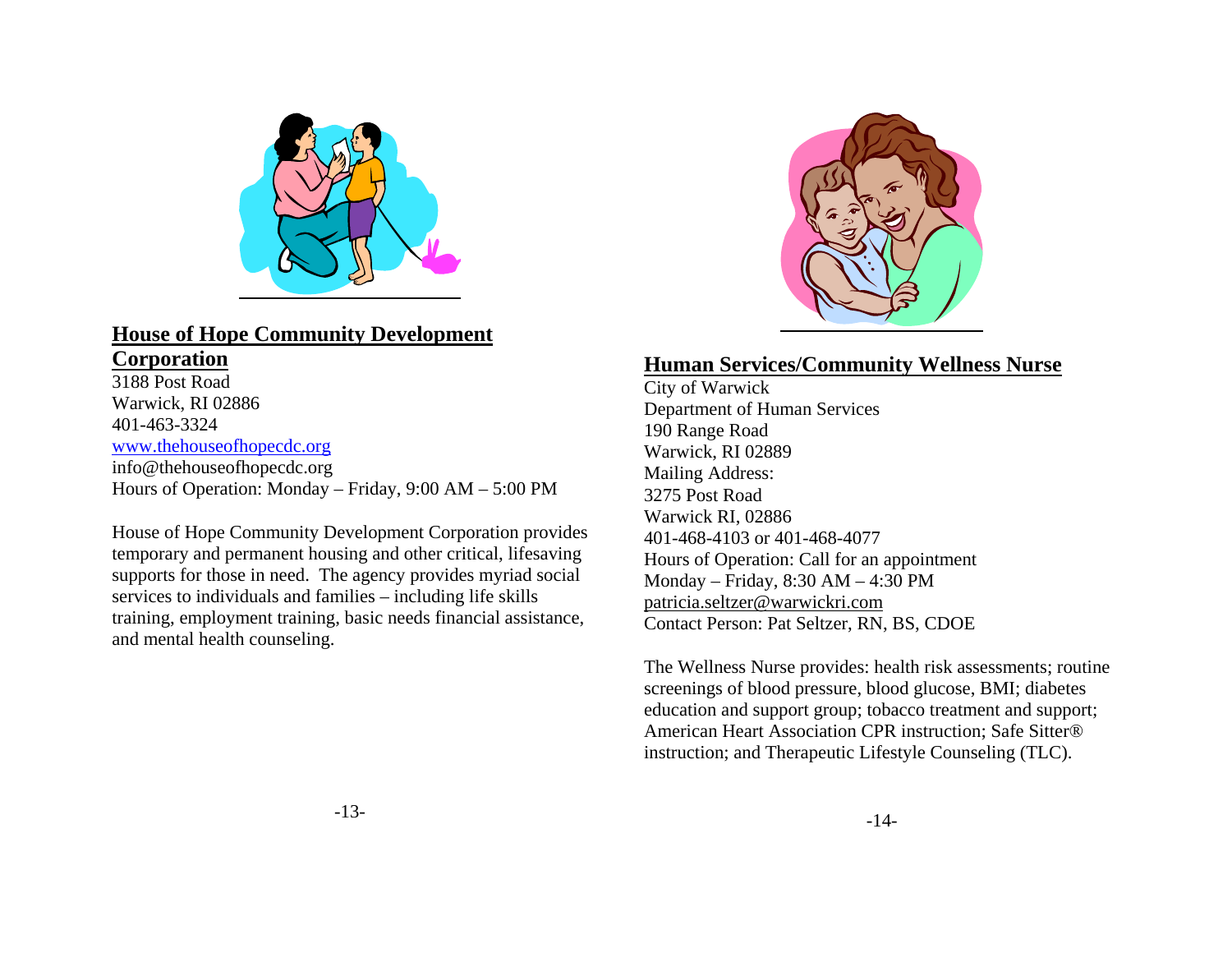

## **J.O.N.A.H. Community Center**

830 Oakland Beach Avenue Warwick, RI 02889 401-739-1305 Hours of Operation: Varies Contact: Donna Travis

The Center is available for community meetings and social events.

#### **Kent Hospital**

455 Toll Gate Road Warwick, RI 02886 Main Hospital: 401-737-7000 Emergency Department: 401-736-4288 www.kentri.org Hours of Operation: 24 hours, 7 days a week

Kent Hospital, a Care New England Hospital, is a 359-bed, acute care hospital.

#### *net***WORKri**

Rhode Island Department of Labor and Training 1330 Main Street West Warwick, RI 02893 401-462-4100

#### www.networkri.org

Hours of Operation: Monday – Thursday, 8:00 AM – 4:00 PM, Friday, 10:00AM – 4:00 PM Contact: Sherri Carello

*Net*WORKri is a one-stop career center serving job seekers and employers. Services include employment counseling, career testing, resume preparation and training assistance. All the services are free of charge.

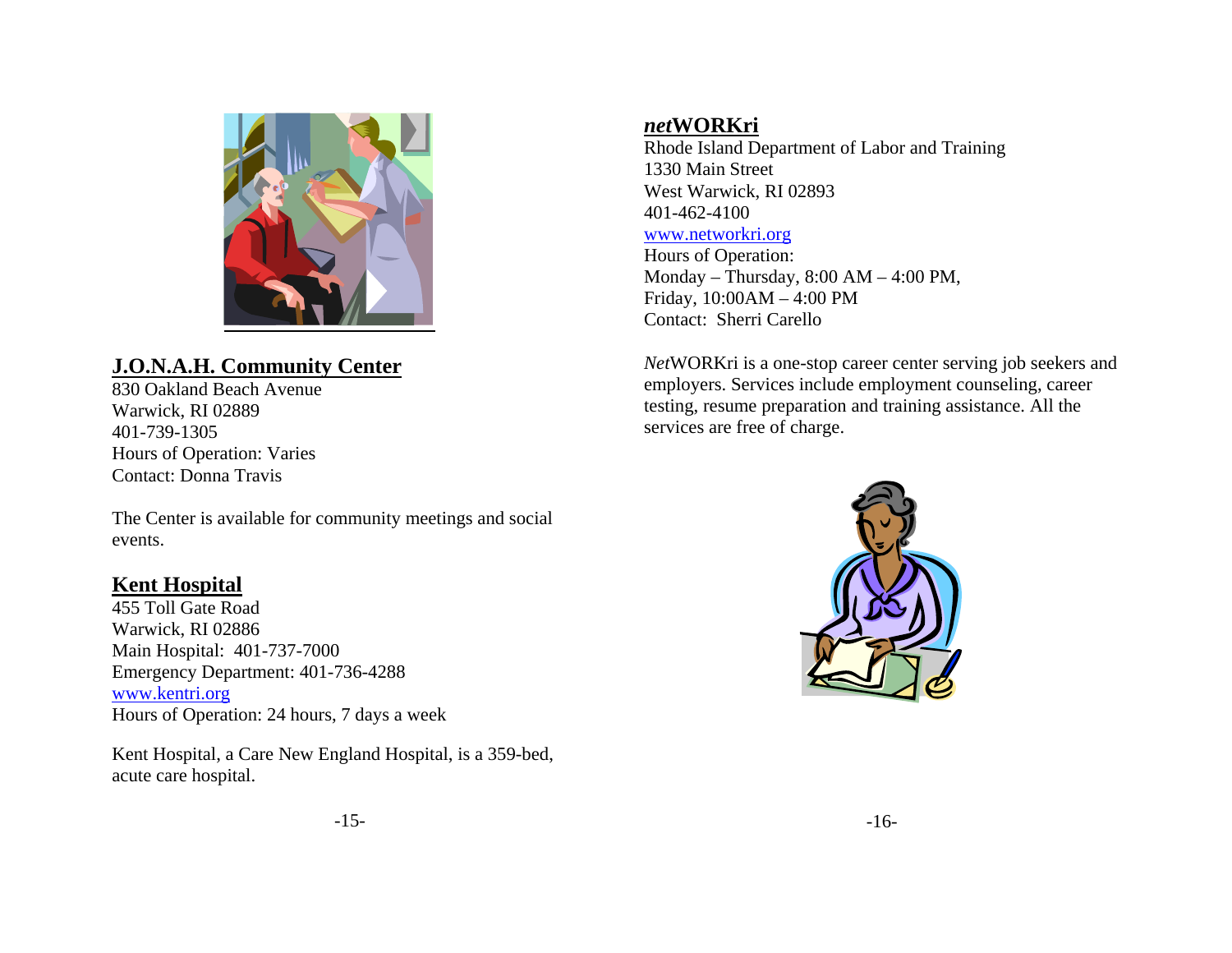#### **Ocean State Center for Independent Living**

1944 Warwick Avenue Warwick, RI 02889 401-738-1013 www.oscil.org Hours of Operation: Monday – Friday, 9:00 AM – 4:00 PM Closed Holidays Contact: Corrine O'Donnell, Information and Referral

The Ocean State Center for Independent Living (OSCIL) offers specialized independent living services and programs to RI residents with disabilities who wish to maintain their independence in their homes.



## **Parent Support Network of Rhode Island**

535 Centerville Road, Suite 202 Warwick, RI 02886 401-467-6855

#### www.psri.org

Hours of Operation: Monday – Friday, 9:00 AM - 5:00 PM Contact: Lisa Conlan-Lewis

We provide family support groups, advocacy services, and emotional support to families and individuals. We may be contacted in person or by phone to determine appropriate services to the family

#### **Perspectives Corporation (Youth & Family Services)**

| Main Office:              | Satellite Office: |
|---------------------------|-------------------|
| 1130 Ten Rod Road         | 64 Dewey Avenue   |
| Building B, Suite 101     | Warwick, RI 02886 |
| North Kingstown, RI 02852 |                   |
| 401-294-3990              |                   |

#### www.perspectivescorporation.com

Hours of Operation: Monday – Friday, 8:30 AM – 5:00 PM Contact: Sean Cornell or Brenda Verdi

Perspectives Corporation provides services and supports for people with intellectual, developmental, and other disabilities. Youth & Family Services include Home-Based Therapeutic Services, Personal Assistance and Support Services, Transitional School Services, Early Intensive Behavioral Intervention, Deaf & Hard of Hearing Services, and Children's Residential Services.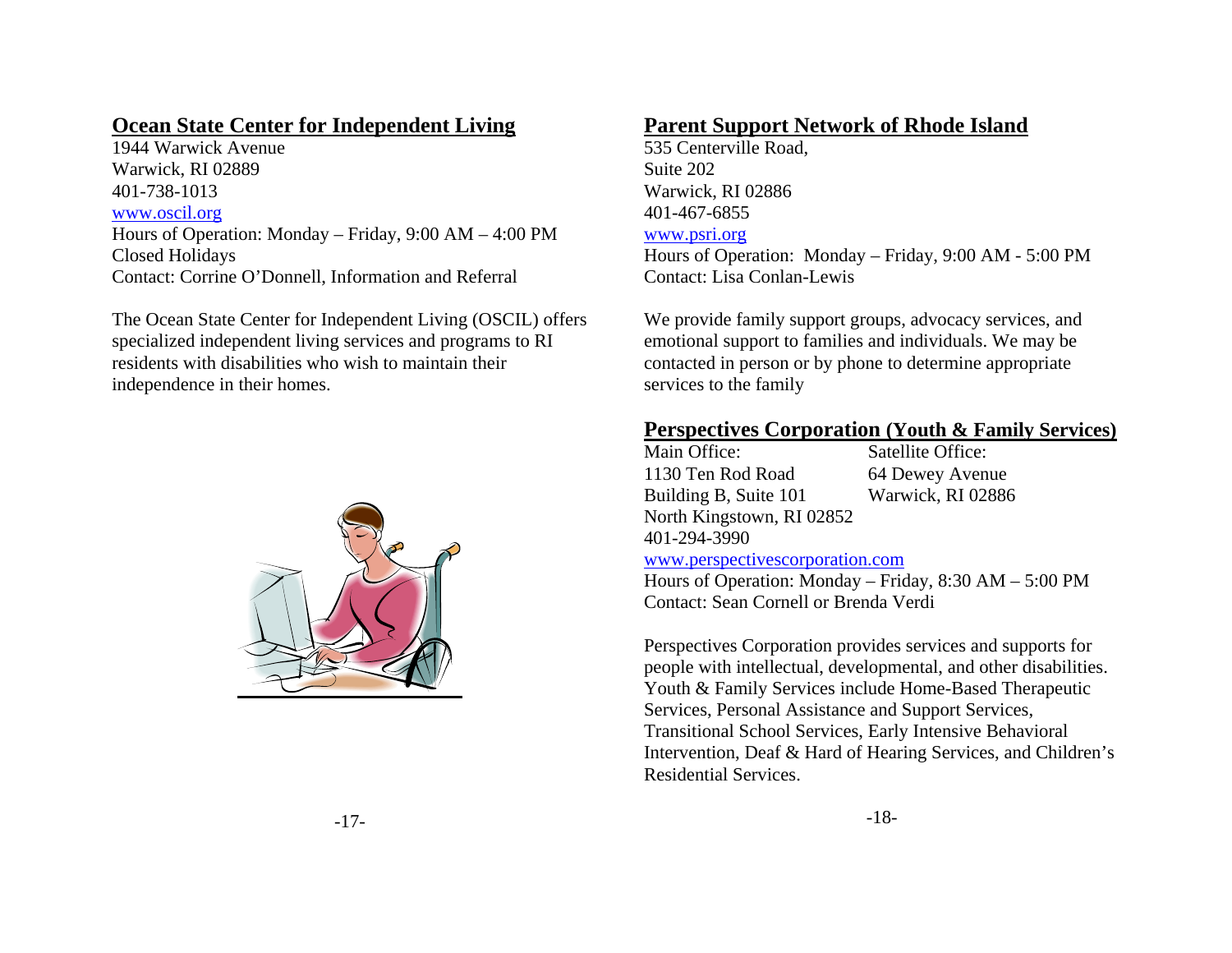## **Pilgrim Senior Center**

27 Pilgrim Parkway Warwick, RI 02888 401-468-4090 www.warwickri.gov/senior-services-pilgrim-senior-center Hours of Operation: Monday – Friday, 8:30 AM – 4:30 PM

The Pilgrim Senior Center serves adults 55 years of age and older. It offers a meals program, health and social services, education and fitness programs, recreation programs, and transportation services (Transwick).

#### **Rhode Island Center for Law and Public Policy**

3288 Post Road Warwick, RI 02886 401-921-5988 Hours of Operation: By appointment only Monday – Friday, 9:00 AM – 5:00 PM

Rhode Island Center for Law and Public Policy's (RICLAPP) mission is to provide access to legal services to low income and moderate income Rhode Islanders, small non-profit agencies, and for-profit small businesses.

#### **Rhode Island Coalition Against Domestic Violence**

1-800-494-8100 The Helpline: 24-Hour Support

## **Rhode Island Community Food Bank**

200 Niantic Avenue Providence, RI 02907 401-942-6325 www.rifoodbank.org

The Rhode Island Community Food Bank provides quality food to people facing hunger through a network of certified member agencies. It also provides leadership and information to promote citizen action, advance government nutrition assistance, and promote private efforts aimed at developing effective solutions toward the elimination of hunger in Rhode Island. Visit www.rifoodbank.org and click on "Find Food" to view the Food Agency List.

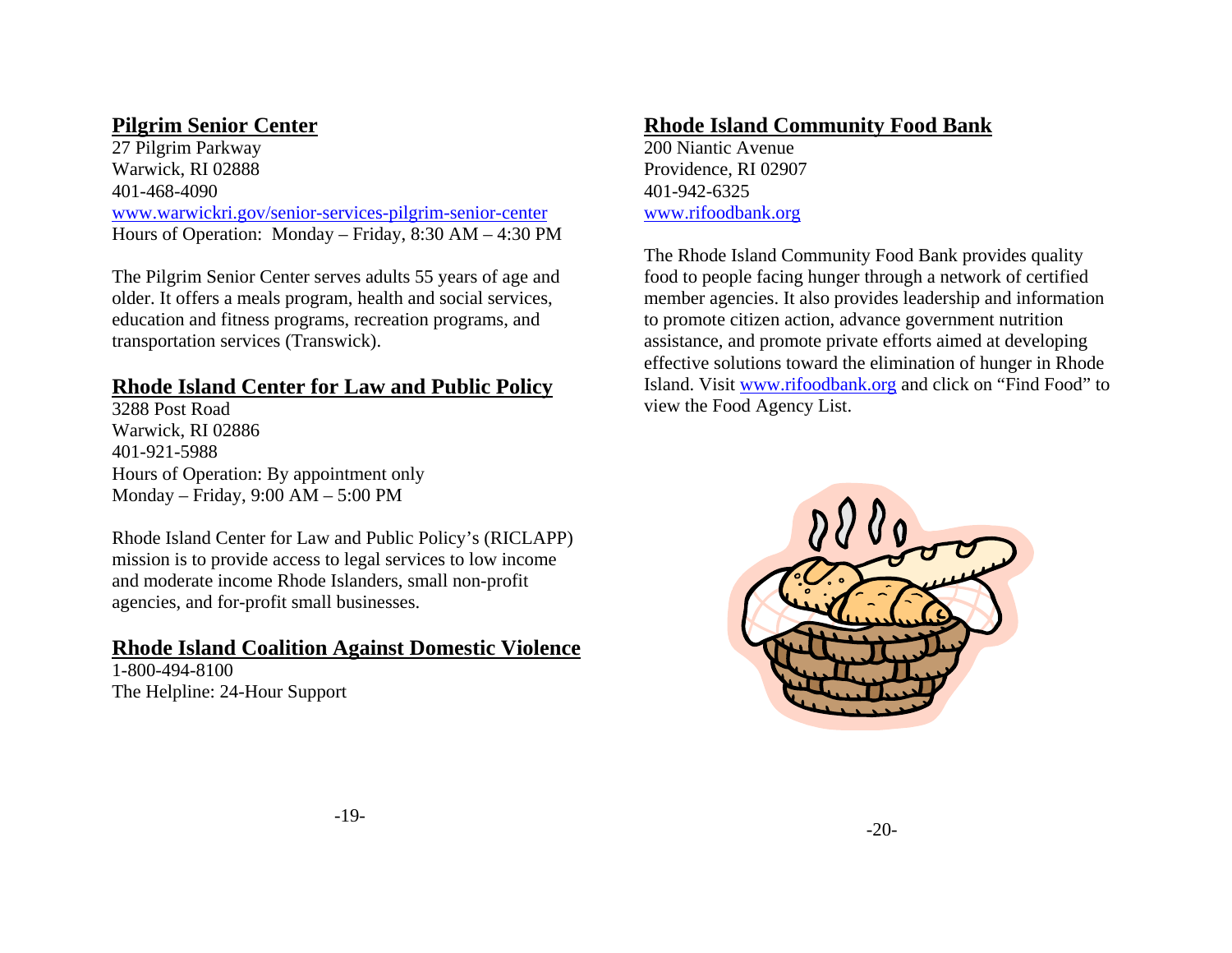## **Rhode Island Division of Elderly Affairs**

John O. Pastore Campus – Lovis Pasteur Building 57 Howard Avenue, 2nd floor, Cranston, RI 02920 Main Number: 401-462-3000 Hours of Operation: Monday – Friday, 8:30 AM – 4:00 PM www.dea.ri.gov

The Rhode Island Division of Elderly Affairs (DEA) preserves the independence and dignity of seniors and disabled adults through a coordinated system of community-based programs.



#### **Rhode Island Donation Exchange**

94 Silver Spring Street Providence RI 02904 401-831-5511 www.donationexchange.org

Hours of Operation: Tuesday through Thursday, 8:00 AM – 3:00 PM

Furniture and thrift shop.

#### **Rhode Island Legal Services**

56 Pine Street, Fourth Floor Providence, RI 02903 401-274-2652 www.rils.org Hours of Operation: Monday – Wednesday & Friday, 8:30 AM – 4:30 PM; Thursday, 8:30 AM – 6:00 PM Contact: Robert Barge

Rhode Island Legal Services provides legal representation to low income individuals in the areas of domestic violence, family law, public benefits, housing and eviction defense, foreclosure, employment, and consumer law.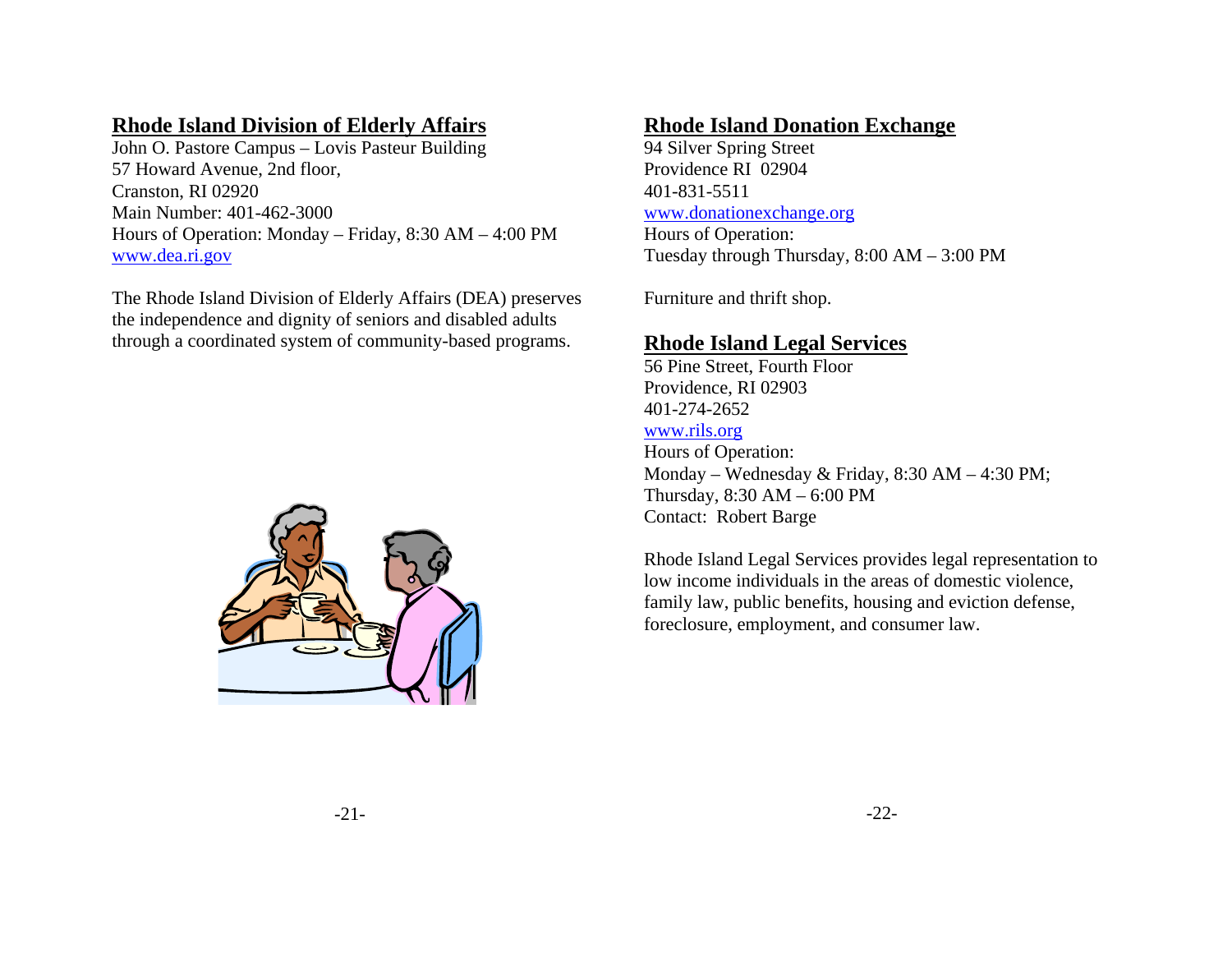## **Rhode Island Office of the Child Advocate**

John O. Pastore Center 57 Howard Avenue, 4th Floor Cranston, RI 02920 401-462-4300 Hours of Operation: Monday – Friday, 8:30 AM – 4:00 PM www.child-advocate.ri.gov Contact: Jennifer Griffith (Child Advocate)

The Office of the Child Advocate provides oversight for the RI Department of Children, Youth and Families' (DCYF) policies, procedures, and practices. The office receives inquiries regarding the care and protection of children under the care of DCYF.

## **Rhode Island Parent Information Network**

1210 Pontiac Avenue Cranston, RI 02920 270-0101 or 1-800-464-3399 www.ripin.org Hours of Operation: Monday – Friday, 8:30 AM – 4:30 PM

Rhode Island Parent Information Network (RIPIN) is a nonprofit organization that provides information, support and training to parents, individuals, and family-serving professionals. The resource center is available by phone to provide information and support to families and professionals as they navigate health and education systems.



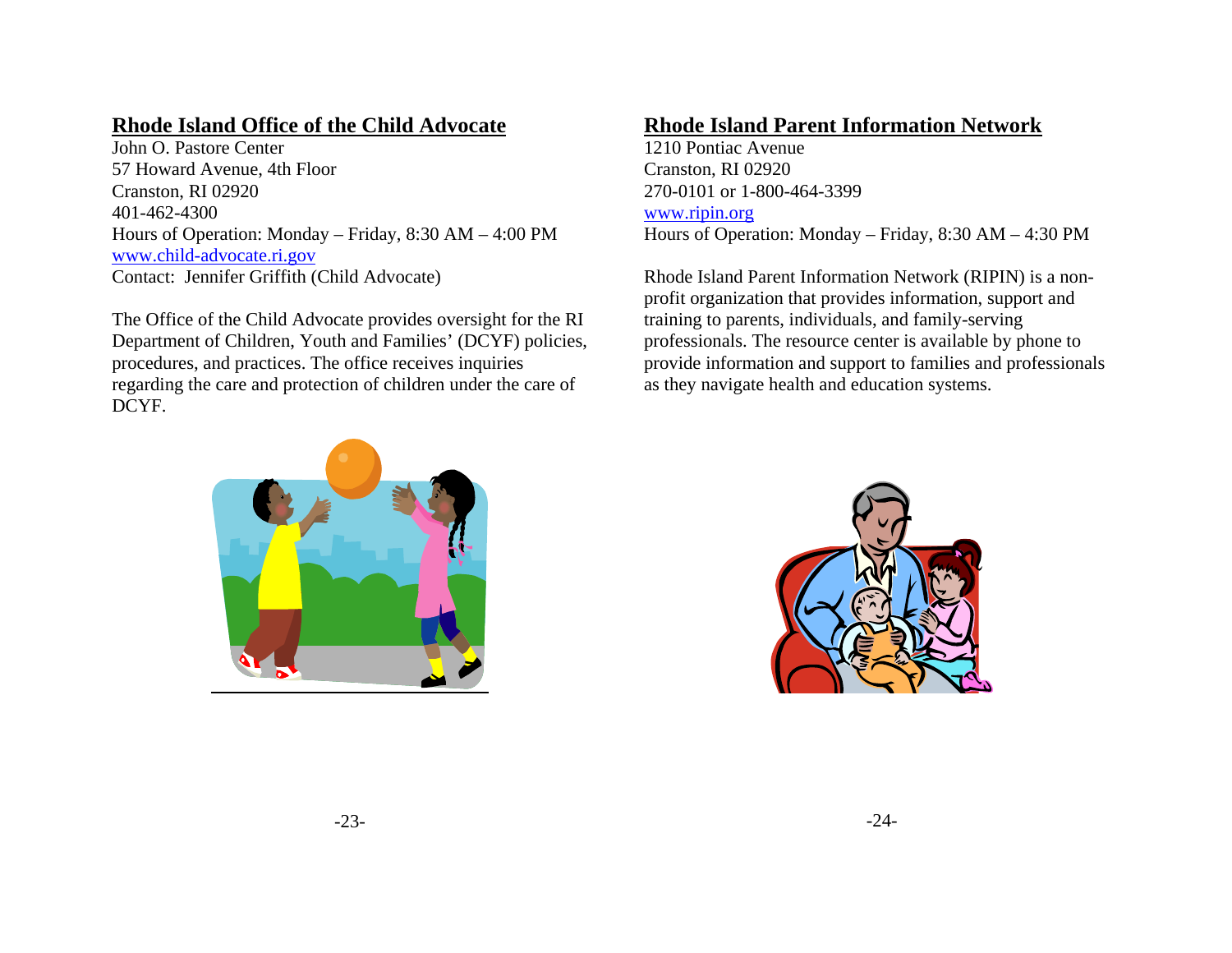## **RIde Paratransit Service**

705 Elmwood Avenue Providence, RI 02907 401-461-9760 or 1-800-479-6902 http://www.ripta.com/ride-paratransit-services Hours of Operation: For reservations: Monday – Friday, 8:00 AM – 4:30 PM, or Saturday – Sunday, 8:00 AM – 4:00 PM

RIde is a shared ride service available for an individual whose disability either prevents independent use of RIPTA's fixed route system or prevents travel to or from bus stops. Rides are \$4.00 each way. Reservations must be made at least a day in advance.



#### **Social Security Administration**

30 Quaker Lane, 1st Floor Warwick, RI 02886 1-866-964-2038 www.socialsecurity.gov

Hours of Operation: Monday, Tuesday, Thursday, & Friday, 9:00 AM – 4:00 PM, Wednesday, 9:00 AM – 12:00 PM

The Social Security Administration (SSA) administers retirement, survivors, and disability benefits, Medicare, the Supplemental Security Income (SSI) program, and applications for Social Security numbers and cards.

## **The Kent Center**

2756 Post Road Warwick, RI 02886 Main Number: 401-691-6000 Central Intake Department: 401-732-5656 24 Hour Emergency Services: 401-738-4300 www.thekentcenter.org Hours of Operation: Monday – Thursday, 8:30 AM – 8:00 PM, Friday, 8:30 AM – 4:30 PM

The Kent Center provides outpatient counseling, including mental health, substance, and trauma-related counseling for adults. Individual, family, and group counseling is also available.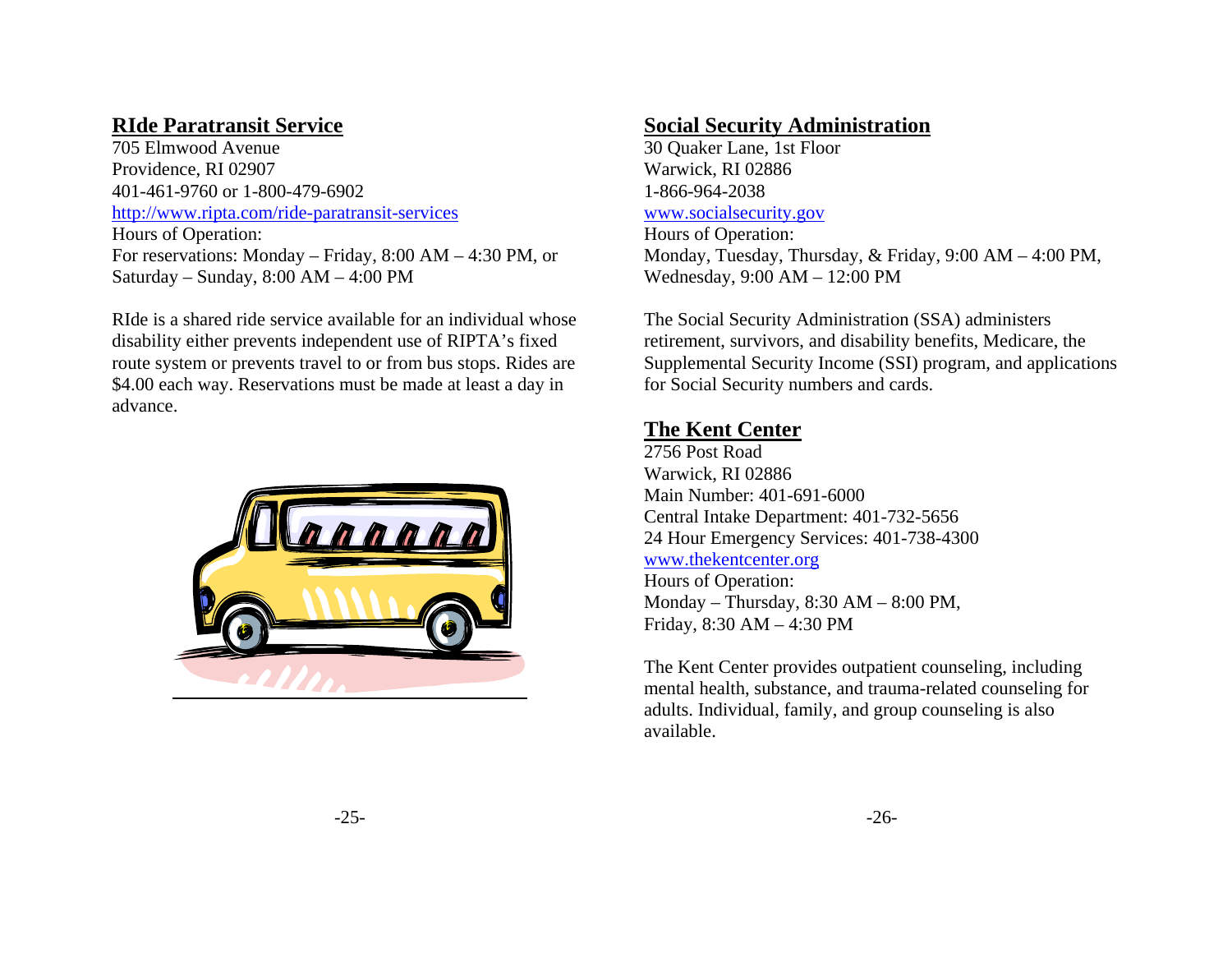#### **Thundermist Health Center**

**Medical, QuickCare, & Behavioral Health** 

186 Providence Street West Warwick, RI 02893 401-615-2800 www.thundermisthealth.org

Hours of Operation: **Medical & Behavioral Health** Monday-Thursday, 8:00 AM – 8:00 PM Friday, 8:00 AM – 5:00 PM Saturday, 8:30 AM – 12:30 PM

#### **QuickCare**

Monday-Friday, 9:30 AM – 9:30 PM Saturday-Sunday & Holidays, 8:00 AM – 5:00 PM

#### **Dental**

1219 Main Street West Warwick, RI 02893 401-615-2804 Hours of Operation: Monday-Thursday, 8:00 AM – 8:00 PM Friday-Saturday, 8:00 AM – 5:00 PM

Thundermist provides comprehensive health care services in order to meet the needs of each community, including medical care, walk-in medical services, dental care, behavioral health services, and pharmacy services. All services are available to patients on a sliding fee scale.

## **Tides Family Services**

215 Washington Street West Warwick, RI 02893 401-822-1360 www.tidesfs.org Hours of Operation: Monday – Friday (hours vary)

Tides Family Services provides individual, family and group counseling, school/special education advocacy, court advocacy and community referrals.

# **Transwick Senior Transportation**

27 Pilgrim Parkway Warwick, RI 02888 401-738-1276 www.warwickri.gov/transwick-senior-transportation Hours of Operation: Monday – Friday, 7:45 AM – 4:15 PM Contact: Bob Smith, Transportation Planner

Any Warwick resident who is 55 years of age or older, disabled, or does not possess any available means of transportation is eligible to participate in the Transwick program. The cost is \$1.00 round trip. Tokens are used and may be purchased at the senior center or at the Stop & Shops on Warwick Avenue and Bald Hill Road. Tokens are available in rolls of 20 for \$10.00. The Transwick program provides transportation for the following: weekly grocery shopping, health screenings and social service programs, banking, monthly retail shopping, all recreational and educational programs at the city's senior center, hospital and nursing home visits, trips to pharmacies for prescription pick-ups, and other special needs trips.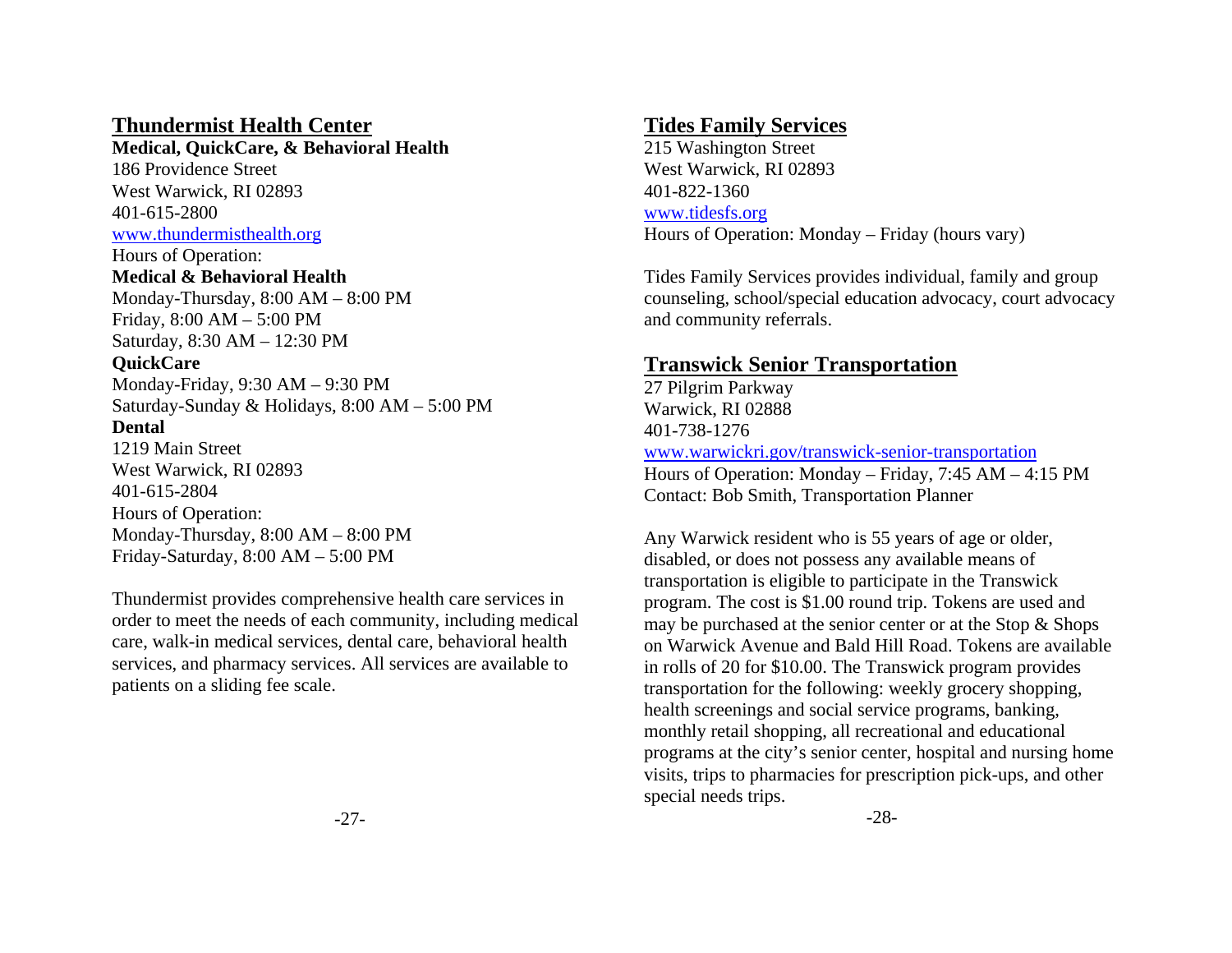#### **Tri-Town Community Action Agency**

Washington/Kent County Family Care Community Partnership 1935 Kingstown Road Wakefield, RI 02879 401-789-3016 www.tri-town.org

The Tri-Town Community Action Agency offers programs to assist with all aspects of life including health, behavioral health, dental/oral health, adult and early childhood education, employment and training, housing, emergency services, nutrition, energy and conservation, youth opportunity and prevention programs, and senior services.

# **Trudeau Early Intervention Program**

Trudeau Memorial Center 3445 Post Road Warwick, RI 02886 401-823-1731 ext. 361 www.trudeaucenter.org/programs/children/earlyintervention.html Hours of Operation: Monday – Friday, 7:30 AM – 4:30 PM Contact: Jackie Ferreira, Director

The Trudeau Center offers an Early Intervention (EI) Program for children aged 0 to 3. The purpose of the EI Program is to support parents and caregivers in promoting the development of infants and toddlers with developmental challenges. Together with the parent, as the most important member of the team, a plan will be developed based upon the child's strengths and needs and the family's concerns and priorities.



# **United Way of Rhode Island – 2-1-1**

50 Valley Street Providence, RI 02909  $2 - 1 - 1$ Hours of Operation: 24 hours a day, 7 days a week www.211ri.org

2-1-1 is an information and referral line available 24/7/365 in 175 languages and dialects. This free and confidential service helps people connect to social services offered by health and human service providers, government agencies and community-based organizations.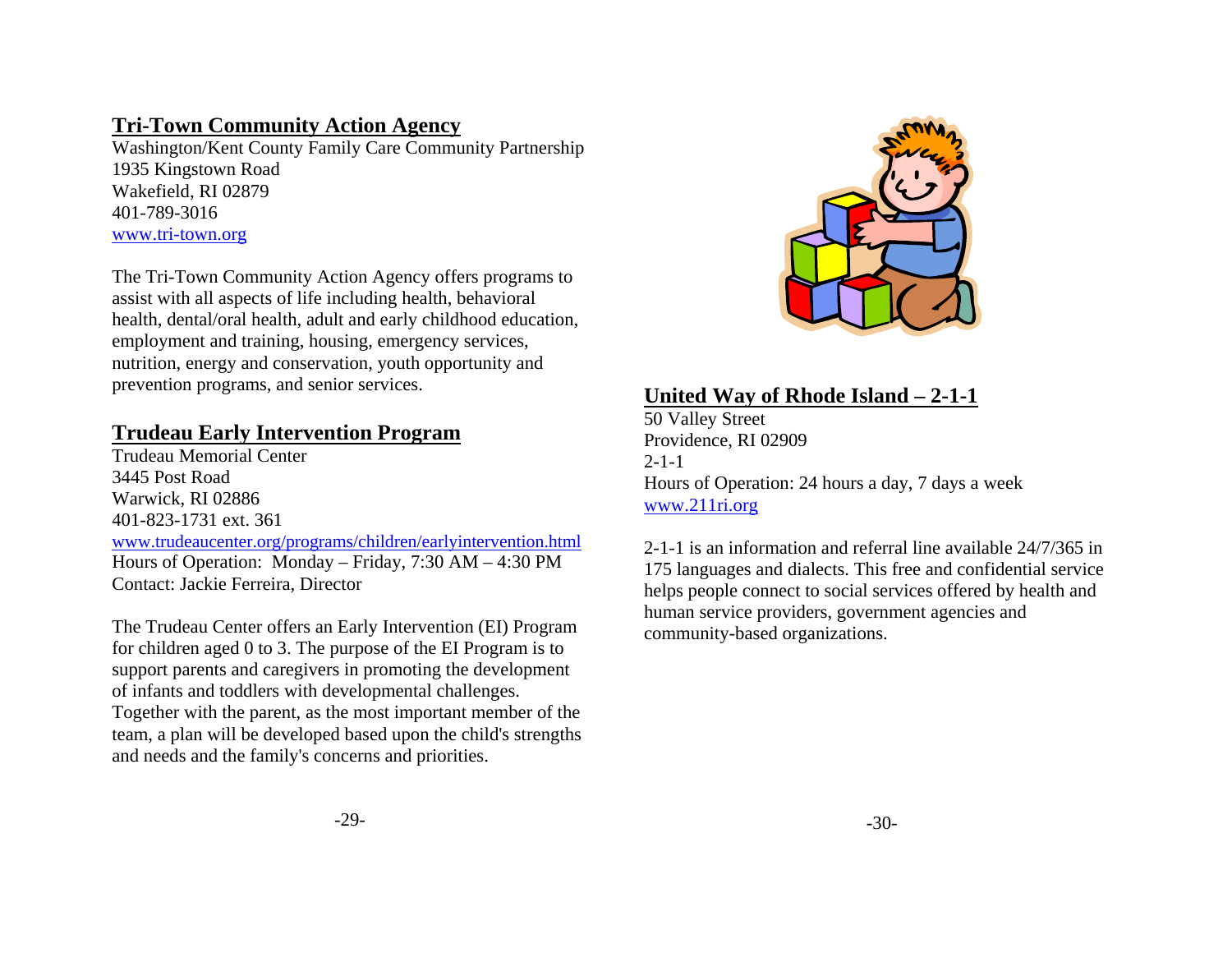## **VNA of Care New England**

51 Health Lane Warwick, RI 02886 401-737-6050 www.vnacarenewengland.org

In addition to visiting nurse services and a hospice care program, the VNA offers a comprehensive line of rehabilitation and palliative care services, support groups, and wellness clinics.

# **VOWS, Inc. - Volunteers of Warwick Schools**

Drum Rock Early Childhood Center 575 Centerville Road Warwick, RI 02886 401-734-3230 https://sites.google.com/a/warwickschools.org/volunteers-ofwarwick-schools/Hours of Operation: Monday –Friday, 8:30 AM – 3:00 PM Contact: Claire C. Flaherty, Executive Director For Screening Appointments: Dolores Hyle, Child Outreach Project Director

VOWS is the centrally directed, district-wide school volunteer management system that supports the educational goals of Warwick Public Schools. VOWS administers Child Outreach Developmental Screening for children ages 3-5, the Heads Up Anti-bullying and Conflict Resolution Program, and an assortment of educationally supportive services.



# **Warwick CARES Program**

Warwick Public Schools Gorton Administration Building Room 213 69 Draper Avenue Warwick, RI 02889 401-486-5284 https://sites.google.com/a/warwickschools.org/title1/warwick-cares Contact: Carol Marginson, Transitional Advocate

Warwick CARES provides a homeless liaison to assist with school enrollment for children of families who lack permanent housing. The program also provides outreach to community agencies in an effort to identify unaccompanied youth who are homeless.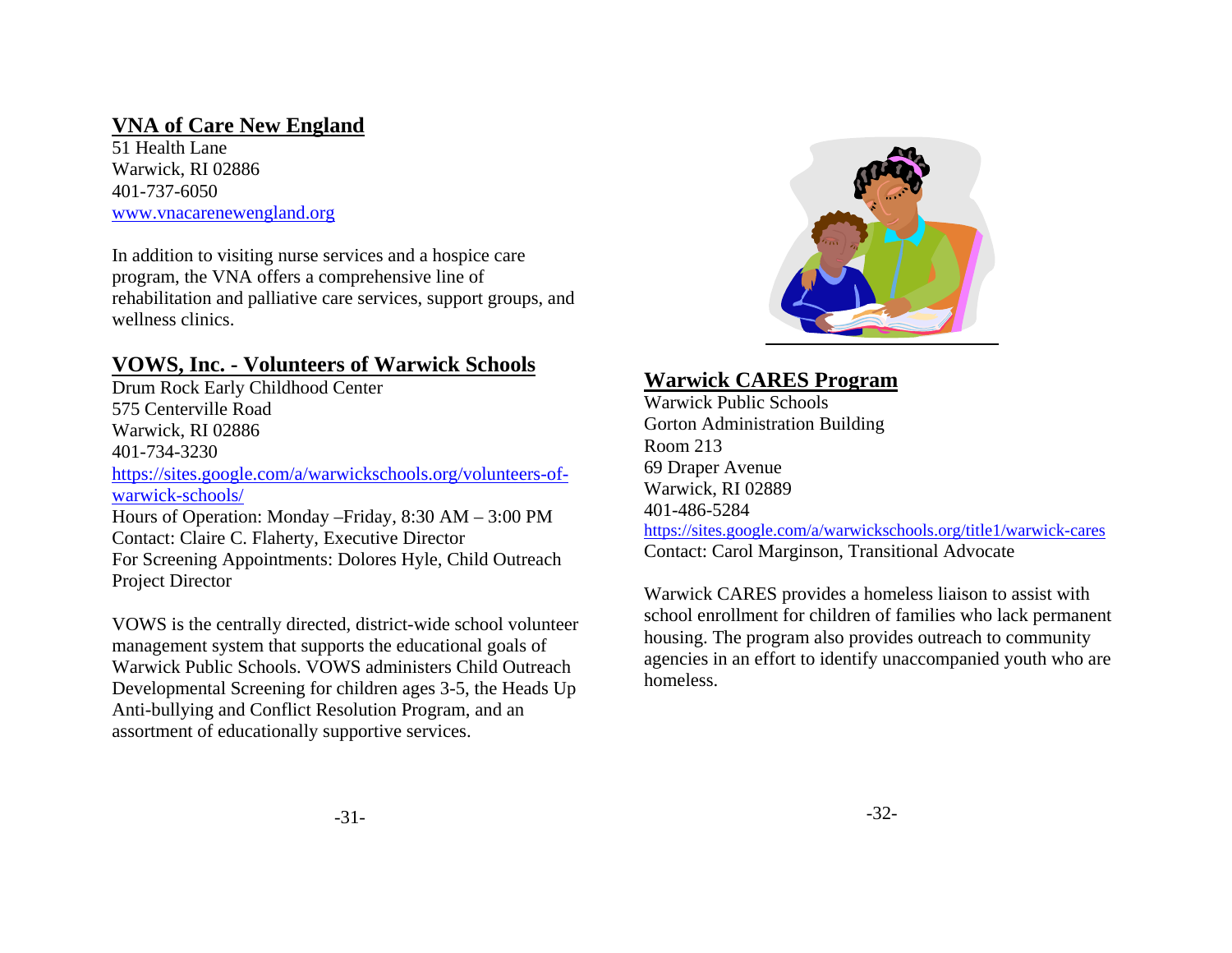#### **Warwick Family Center**

Department of Human Services 195 Buttonwoods Avenue Warwick, RI 02886 401-736-1400 or 1-800-282-7021 http://www.dhs.ri.gov/DHSOffices Hours of Operation: Monday – Friday, 8:30 AM – 4:00 PM

The Warwick Family Center provides family independence programs, medical assistance/RIte Care, general public assistance, and food stamp information. A part-time social worker provides housing assistance to eligible families.

For general information on SNAP, RI Works, Child Care Assistance, EBT Cards, General Public Assistance, RIte Care, and other agency programs, call 1-855-MY-RIDHS (1-855-697-4347)



## **Warwick Home Improvement Loan Program**

Office Community Development City of Warwick Annex Building, 2nd Floor 3275 Post Road Warwick, RI 02886 401-738-2009 Hours of Operation: Monday – Friday, 8:30 AM – 4:30 PM www.warwickri.gov/community-development/pages/homeimprovement-loan-program

The purpose of the Home Improvement Loan Program is to assist low-to-moderate income homeowners and owners of affordable rental units to make improvements to those units that provide a direct benefit to the inhabitants of those units. The following types of improvements can be covered: replacement windows, heating systems, roofs, electrical systems, and septic systems.

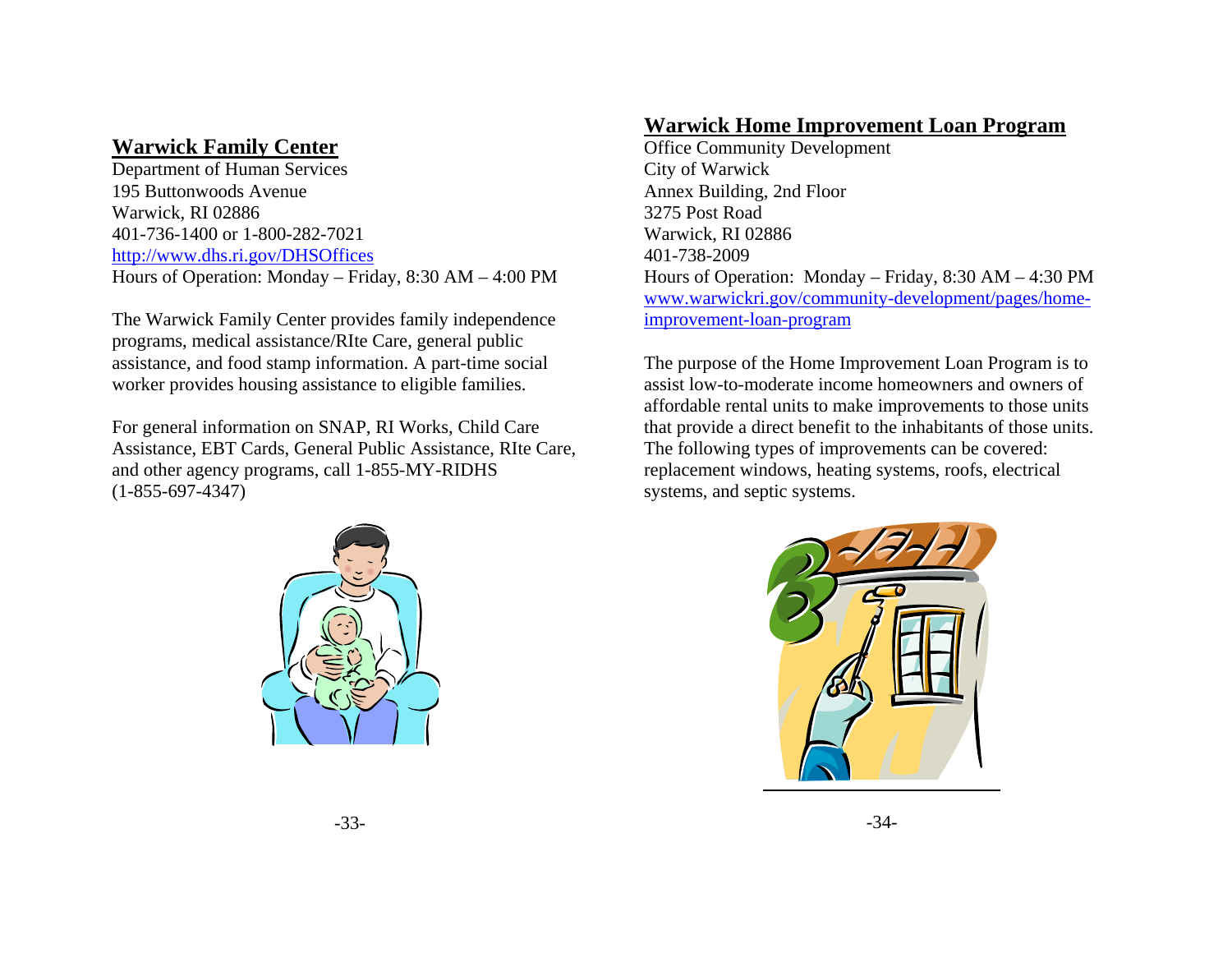#### **Warwick Human Services and Family Support**

City of Warwick 190 Range Road Warwick, RI 02889 Mailing Address: 3275 Post Road Warwick RI, 02886 401-468-4108 Hours of Operation: Monday – Friday, 8:30 AM – 4:30 PM www.warwickri.gov/human-services-buttonwoods-communitycenter Contact: Patricia St. Amant

Warwick Human Services and Family Support offers referrals

to appropriate human service agencies, provides emergency assistance for heat, rent and other necessities, serves as the liaison with the Rhode Island Department of Human Services, offers a wide array of services to the senior population, and provides programs and services to families in crisis through the Truancy Court and Youth Services Division.

#### **Warwick Mentor Program**

RI Mentoring Partnership 3296 Post Road Warwick, RI 02886 401-732-7700

#### www.mentorri.org

Hours of Operation: Monday – Friday, 9:00 AM – 4:00 PM Contact: Christopher Margadonna, Recruitment Specialist

The Warwick Mentor Program, part of Mentor RI, is a schoolbased one-to-one mentoring program. Mentoring is done on school grounds, during the school day, throughout the school year.



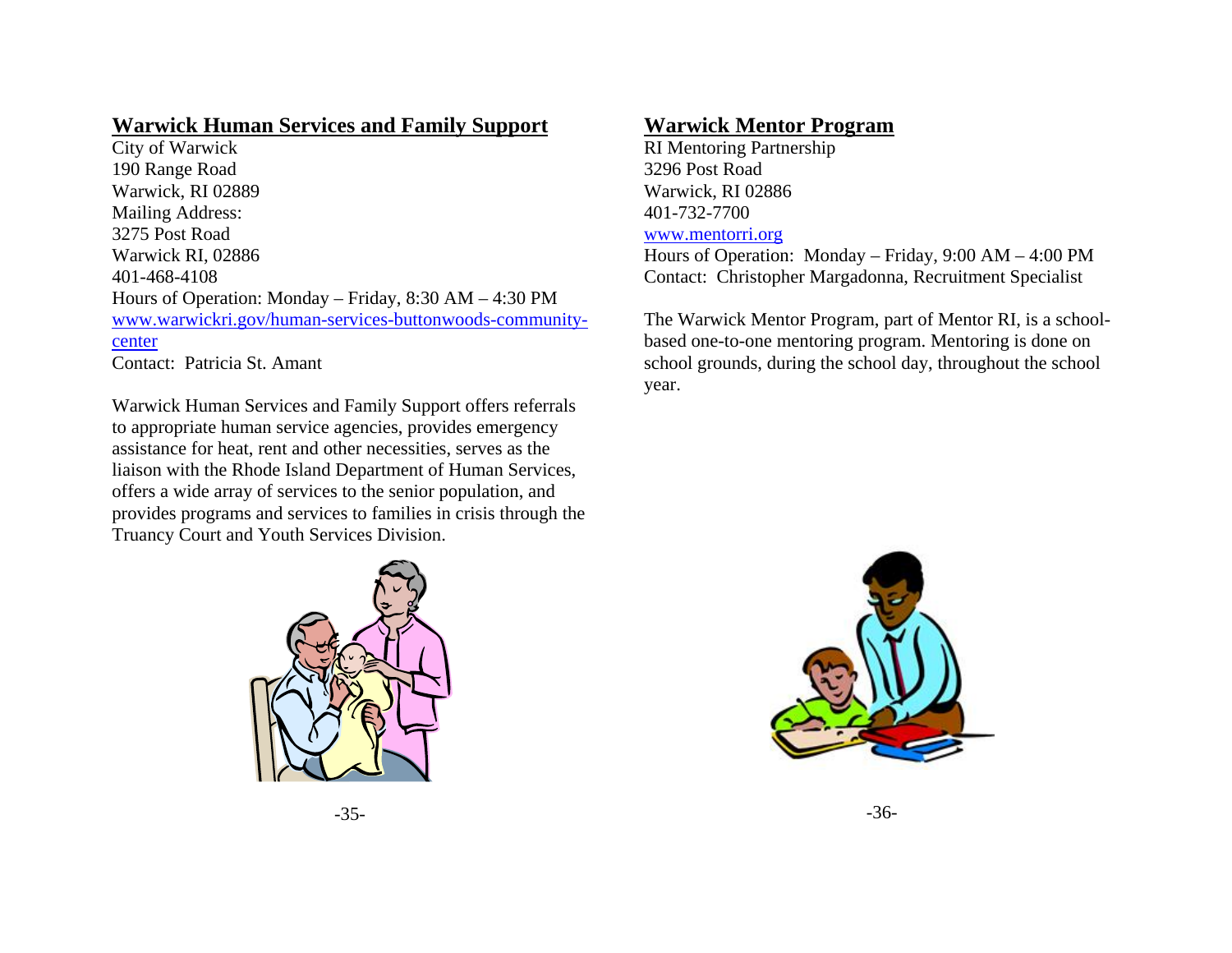## **Warwick Parents as Teachers**

Warwick Public Schools Title I Family Center 383 Oakland Beach Avenue Warwick, RI 02889 401-734-3426 https://sites.google.com/a/warwickschools.org/title1/parents-as-teachers Hours of Operation: School Hours Contact: Amy Griffin

This is a free family visiting program for Warwick families with children prenatal to kindergarten entry. Families are provided with culturally-competent, family-centered services. Parent Educators work with the strengths of each family to achieve goals set by the family. Families are linked with medical homes to ensure children are receiving well-child visits and are up to date on hearing, vision, and developmental screenings. Families are also connected to community resources and social supports to meet family needs. Families learn developmentally appropriate activities to do with their children both during and after visits. Families are connected to other families with young children through family programs held in the Title I Family Center at Oakland Beach School.



## **Warwick Parks and Recreation**

City of Warwick Parks and Recreation Department 925 Sandy Lane Warwick, RI 02886 401-738-2019 www.warwickri.gov/parks-and-recreation Hours of Operation: Monday – Friday, 8:00 AM – 4:00 PM Contact: Holly Weber, Director

The City of Warwick provides a wide range of facilities for both recreation and athletics. From skating and swimming to dog shows and quilting, the Recreation department is a valuable contributor to our quality of life.

## **Warwick Public Schools**

Gorton Administration Building 69 Draper Avenue Warwick, RI 02889 Superintendent – 401-734-3101 Elementary Education – 401-734-3011 Secondary Education – 401-734-3021 Special Services – 401-734-3051 Transportation – 401-734-3112 www.warwickschools.org



-37-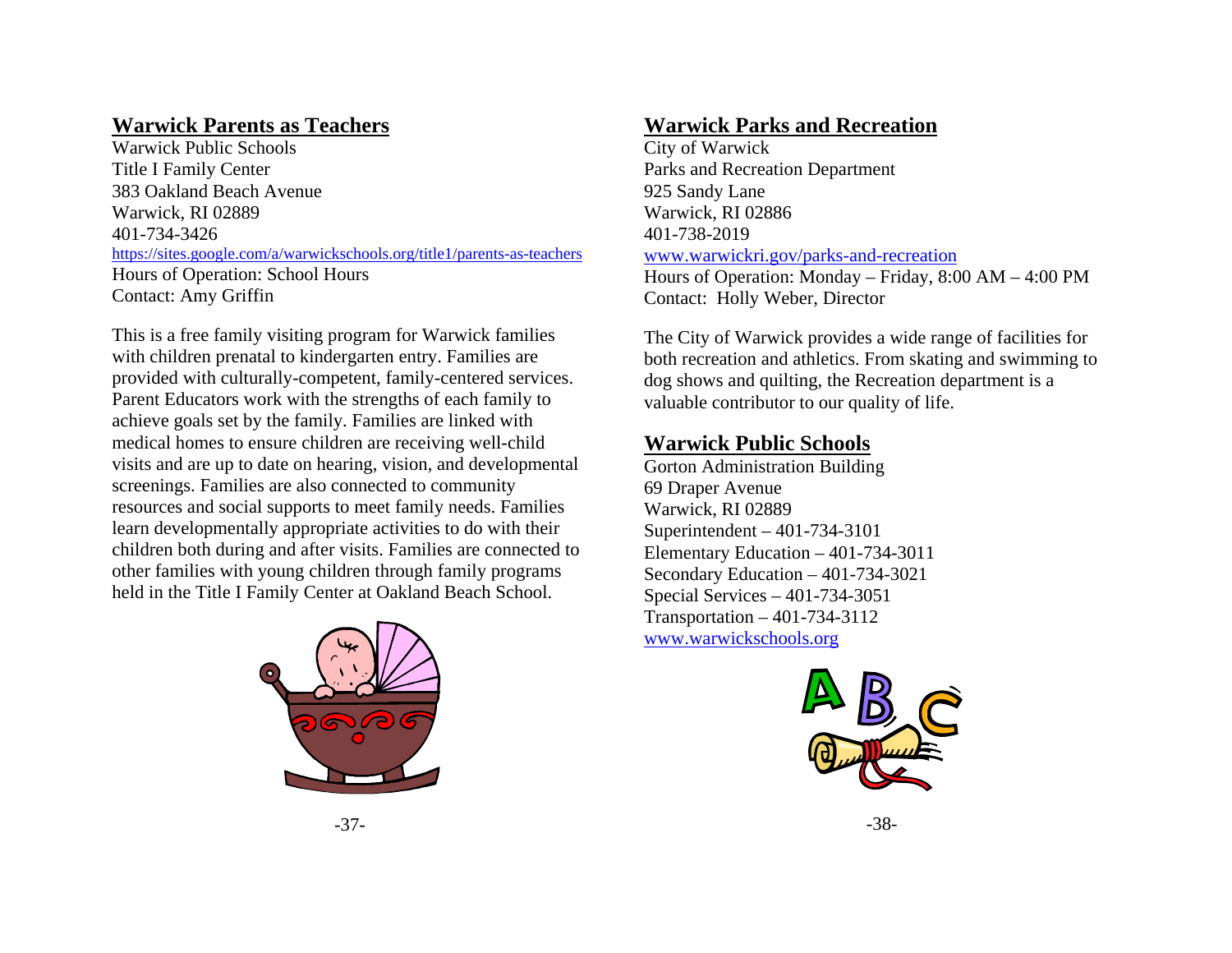#### **Warwick Public Schools – Drum Rock Early Childhood Center**

575 Centreville Road Warwick, RI 02886 401-734-3490 https://sites.google.com/a/warwickschools.org/drum-rockearly-childhood-center/ Hours of Operation: Monday – Friday, 8:45 AM – 2:55 PM Contact: Mindy Mertz

The Drum Rock Early Childhood Center (DRECC) offers a variety of educational programs for preschool students as well as educational evaluations for special education, and evening groups for parents. DRECC also works in cooperation with VOWS in facilitating developmental screening clinics.

The preschool classes include specialized programs for children with Autism Spectrum Disorders, multiple disabilities, and behavioral challenges, as well as classes where typically developing community peers work and play alongside young children with developmental delays.

Programs are free of cost to children with an identified educational need. There is a fee for preschool community peers. Financial assistance is available for those who qualify.

#### **Warwick Special Education Advisory Committee**

Warwick Public Schools Gorton Administration Building 69 Draper Avenue Warwick, RI 02889 401-474-3051 www.wseac.org

The Warwick Special Education Advisory Committee consists of parents of children receiving special education services, administrators, teachers, and others with a concern for our children. The committee meets on the fourth Wednesday of each month (sometimes excluding July and August) at 6:30 PM to share information and concerns of educational issues. Committee members provide each other with a strong network of support.

## **Warwick Special Services Department**

Warwick Public Schools Gorton Administration Building 69 Draper Avenue Warwick, RI 02889 401-734-3051www.warwickschools.org/departments/special-services/

The Special Services Office provides support to students with disabilities, including students with IEPs and 504s. Additionally, the Special Services Office oversees School Nurse Teachers, School Psychologists, School Social Workers, Speech and Language Therapists, Occupational Therapists, Physical Therapists, School Social Workers and The Behavior Intervention Team.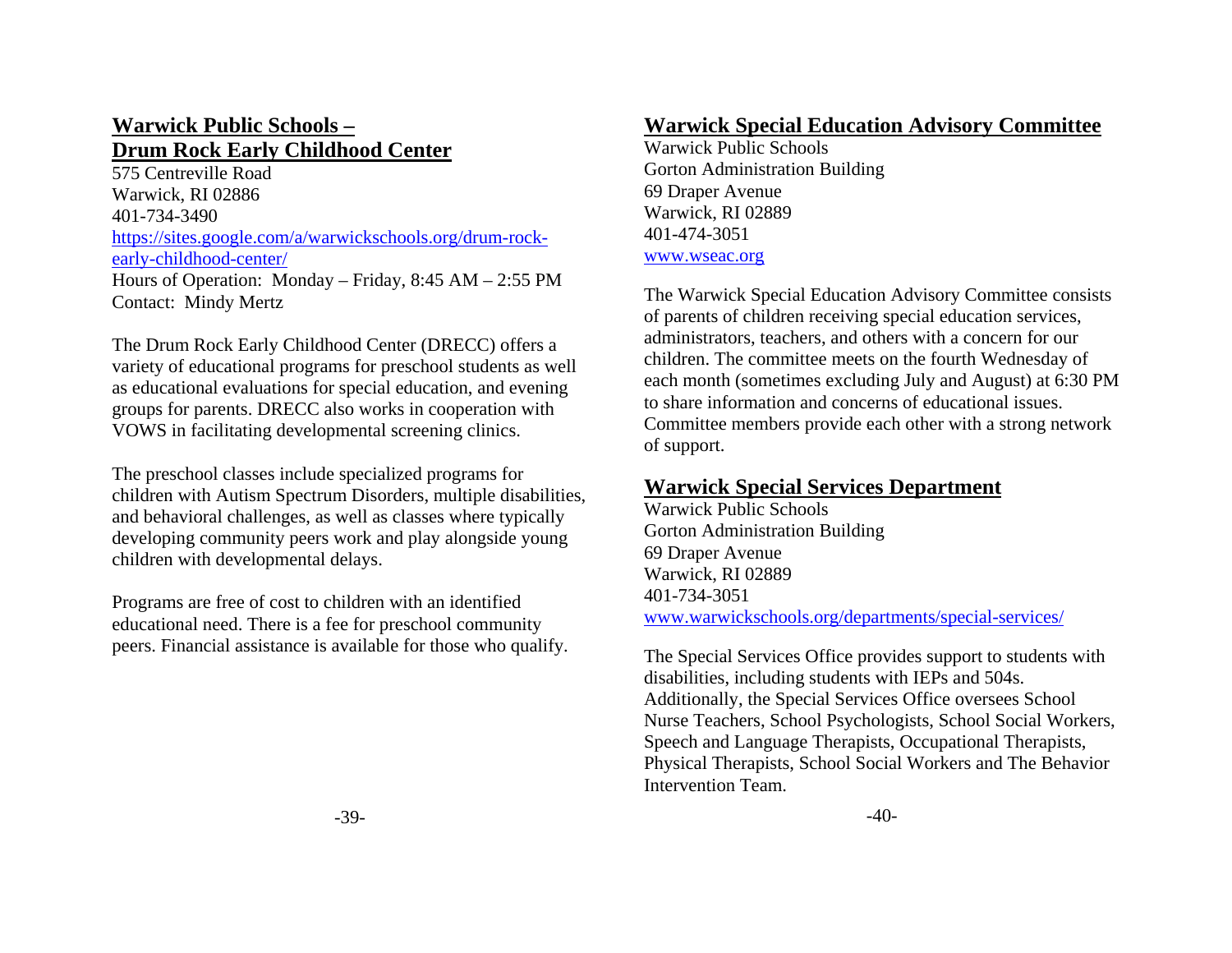## **Westbay Children's Center**

Westbay Community Action 22 Astral Street Warwick, RI 02888 401-463-6620 www.westbaycap.org/programs/westbay-childrens-center/ Hours of Operation: Monday – Friday, 7:00 AM – 5:30 PM

Westbay Children's Center, a division of Westbay Community Action, provides comprehensive early care and education services for children ages 18 months – 12 years. The Center is a Positive Behavioral Intervention and Supports (PBIS) school and a state certified Kids Connect provider extending its services to children with behavioral health needs.



#### **Westbay Community Action, Inc.**

205 Buttonwoods Avenue Warwick, RI 02886 401-732-4660 www.westbaycap.org Hours of Operation: Monday – Friday, 8:30 AM – 4:30 PM

Westbay Community Action's services are available to lowincome residents. The following programs are available:

Adult Education Academy - 401-468-4064 Elder Case Management - 401-732-4660 x138 Family Care Community Partnership - 401-732-4660 x123 Good Neighbor Energy Fund - 401-732-4660 x105 Holiday Programs - 401-732-4660 x105 Lead Center - 401-732-4660 x148 Retired and Senior Volunteer Program - 401-732-4660 x354 Rhody Health Options - 401-732-4660 x114 RI Vet Corps - 401-732-4660 x354 RIHEAP Heating Assistance - 401-732-4660 x104 Senior Dining Program - 401-732-4660 x325 Senior Information and Safety Programs - 401-732-4660 x112 Supportive Housing - 401-732-4660 x115 Volunteer Income Tax Assistance - 401-732-4660 x300 Warwick Case Management - 401-732-4660 x113 Warwick Home Maintenance - 401-732-4660 x120 Weatherization Home Energy Programs - 401-732-4660 x120 Westbay Children's Center - 401-463-6620 Westbay Farm & Marketplace - 401-732-4660 x140 Women, Infants, and Children (WIC) - 401-732-4660 x185 Working Wardrobe - 401-737-6334 Youth Success - 401-732-4660 x340